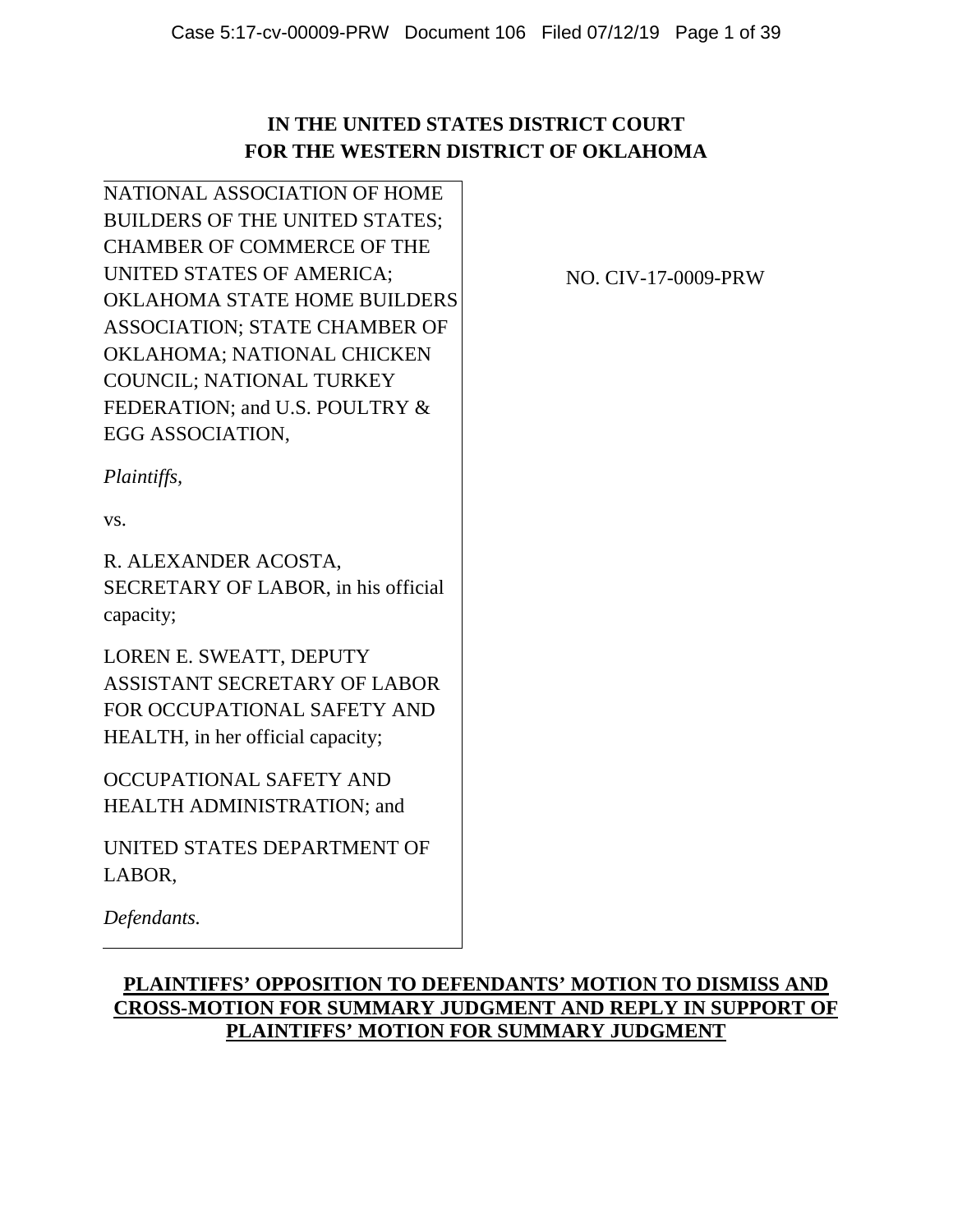## **TABLE OF CONTENTS**

| RESPONSE TO DEFENDANTS' STATEMENT OF MATERIAL FACTS  4                                                                                                           |
|------------------------------------------------------------------------------------------------------------------------------------------------------------------|
|                                                                                                                                                                  |
| Plaintiffs Have Standing to Bring This Rulemaking Challenge Under the APA<br>I.                                                                                  |
|                                                                                                                                                                  |
| A. Plaintiffs Demonstrated that Their Members Would Otherwise Have Standing to                                                                                   |
| 1.                                                                                                                                                               |
| Plaintiffs Have Established Both Causation and Redressability 11<br>2.                                                                                           |
| B. Plaintiffs Have Satisfied the Second and Third Prongs for Establishing                                                                                        |
| II. The OSH Act's Review Process Does Not Preclude This Court from Exercising                                                                                    |
| This is a Facial Challenge to the Rule and Not the Final Rule's Preamble 16<br>Ш.                                                                                |
| OSHA's New Enforcement Scheme for Addressing Alleged Discriminatory<br>IV.                                                                                       |
| A. The Secretary's Argument that the OSH Act Grants Authority to Issue the Rule                                                                                  |
| B. Section 11(c)'s Plain Language, Coupled with the Legislative History and Read<br>in Context with the Statute as a Whole Makes Clear Congress did not Delegate |
| V. OSHA Failed to Properly Promulgate the Final Rule Pursuant to the APA26                                                                                       |
| Plaintiffs Have Established that the Final Rule is Void for Vagueness and Must<br>VI.                                                                            |
|                                                                                                                                                                  |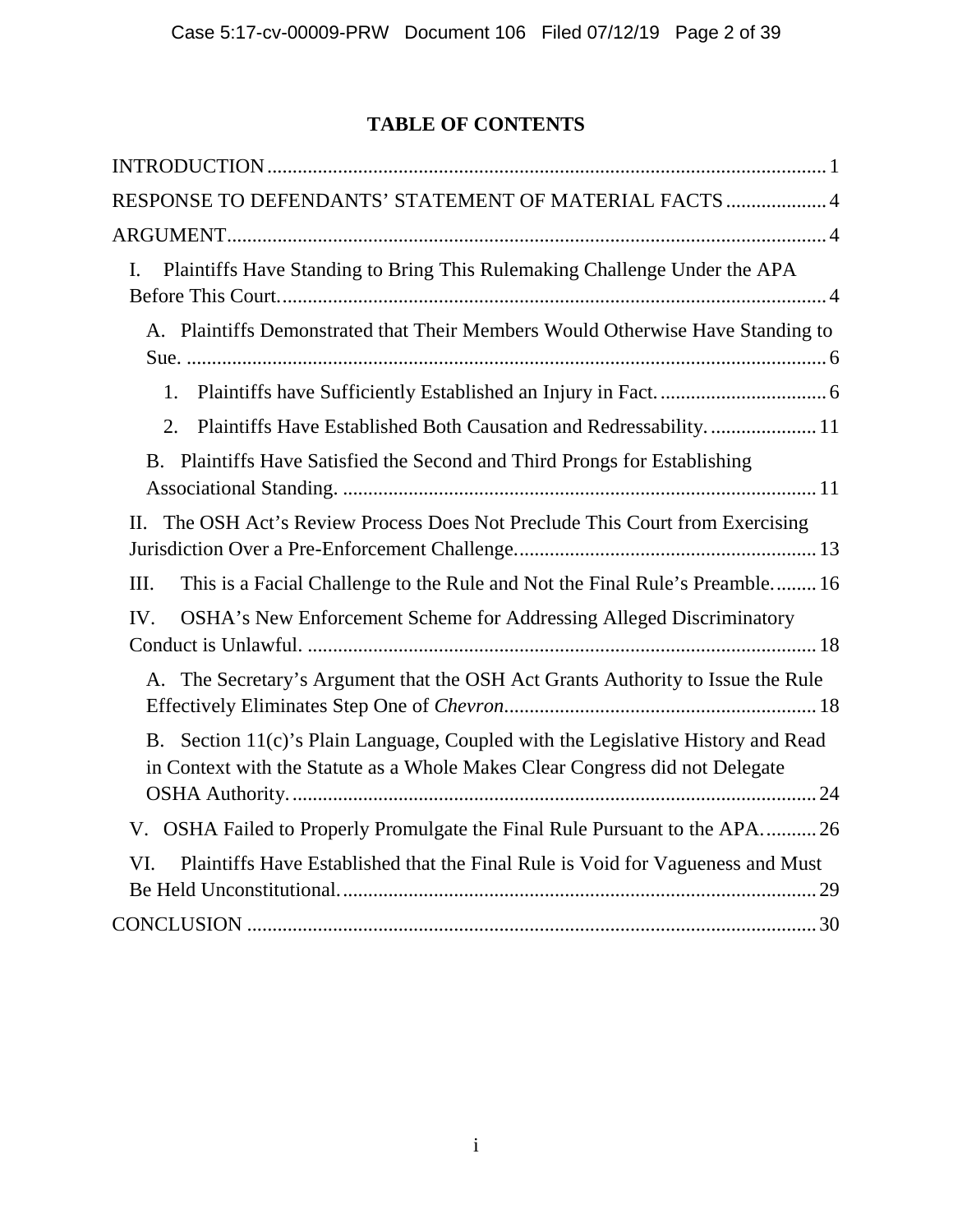# **TABLE OF AUTHORITIES**

# **Page(s)**

## **Cases**

| Am. Bar Ass'n v. FTC,                                                                                                          |
|--------------------------------------------------------------------------------------------------------------------------------|
|                                                                                                                                |
| Babbitt v. United Farm Workers Nat'l Union,                                                                                    |
| Burlington Northern & Santa Fe Railway Co. v. White,                                                                           |
| Chamber of Commerce of U.S. v. Edmondson,                                                                                      |
| Chamber of Commerce of the U.S. v. NLRB,                                                                                       |
| Colo. River Indian Tribes v. Nat'l Indian Gaming Comm'n,<br>383 F. Supp. 2d 123 (D.D.C. 2005), aff'd., 466 F.3d 134 (D.C. Cir. |
| Contender Farms, LLP v. U.S. Dept. of Agri.,                                                                                   |
| FDA v. Brown & Williamson Tobacco Corp.,                                                                                       |
| Gen. Dynamics Land Sys., Inc. v. Cline,                                                                                        |
| Gundy v. U.S.                                                                                                                  |
| Hays v. City of Urbana,                                                                                                        |
| HRI, Inc. v. EPA,                                                                                                              |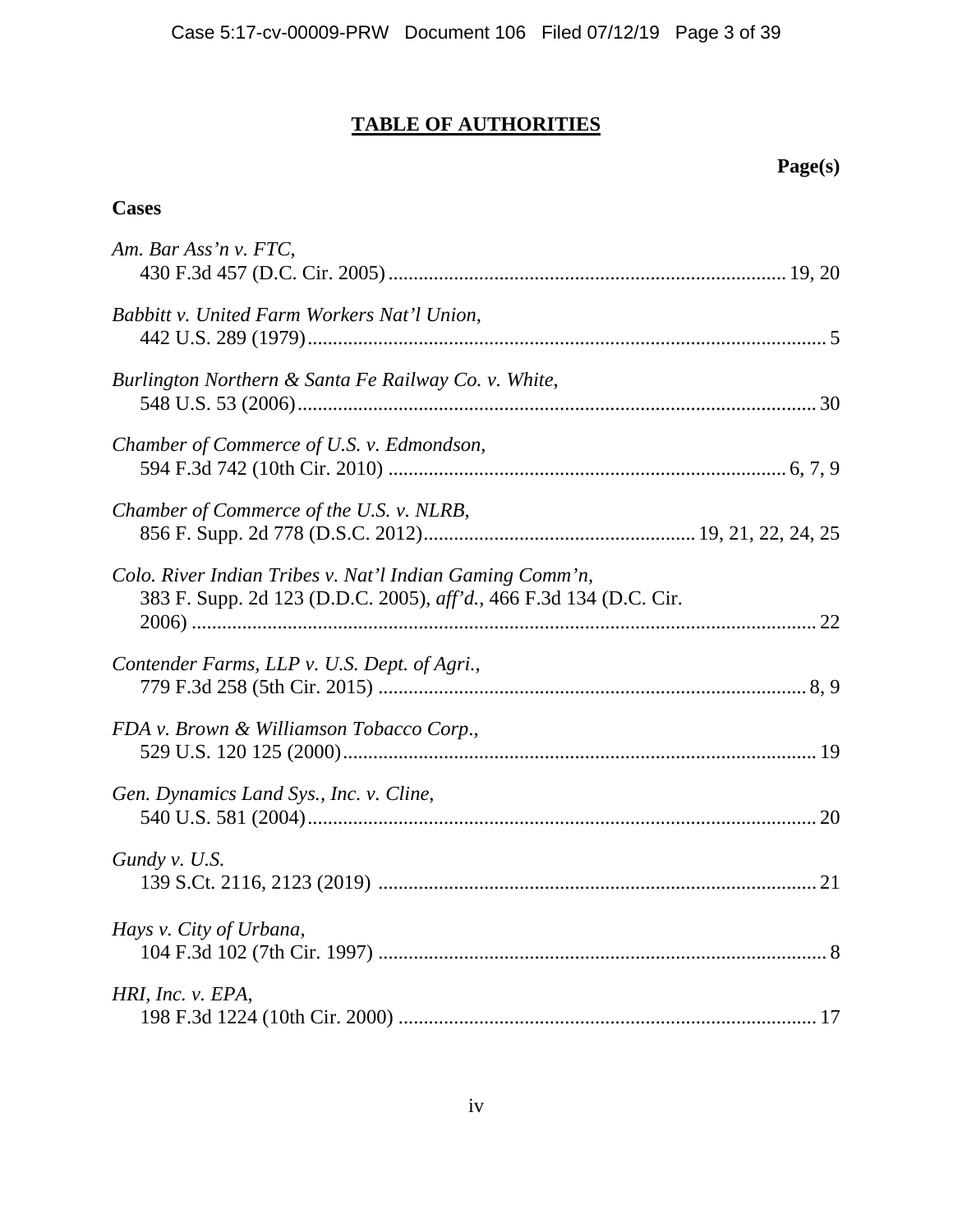| Hunt v. Wash. State Apple Advert. Comm'n,                 |
|-----------------------------------------------------------|
| Kaiser Aluminum & Chem. Corp. v. Bonneville Power Admin., |
| Kisor v. Wilkie                                           |
| L.R. Willson & Sons, Inc. v. Donovan,                     |
| Long Island Care at Home, Ltd. v. Coke,                   |
| Lujan v. Defs. of Wildlife,                               |
| Martin v. OSHRC,                                          |
| MedImmune, Inc. v. Genentech, Inc.,                       |
| Motion Picture Ass'n of Am. v. FCC,                       |
| N.Y. State Club Ass'n, Inc. v. City of New York,          |
| Nat'l Ass'n of Manufacturers v. Chao,                     |
| Nat'l Fed. of Ind. Business v. Dougherty,                 |
| Nat'l Park Hospitality Ass'n v. Dep't of Interior,        |
| NRDC v. EPA,                                              |
| Prometheus Radio Project v. F.C.C.,                       |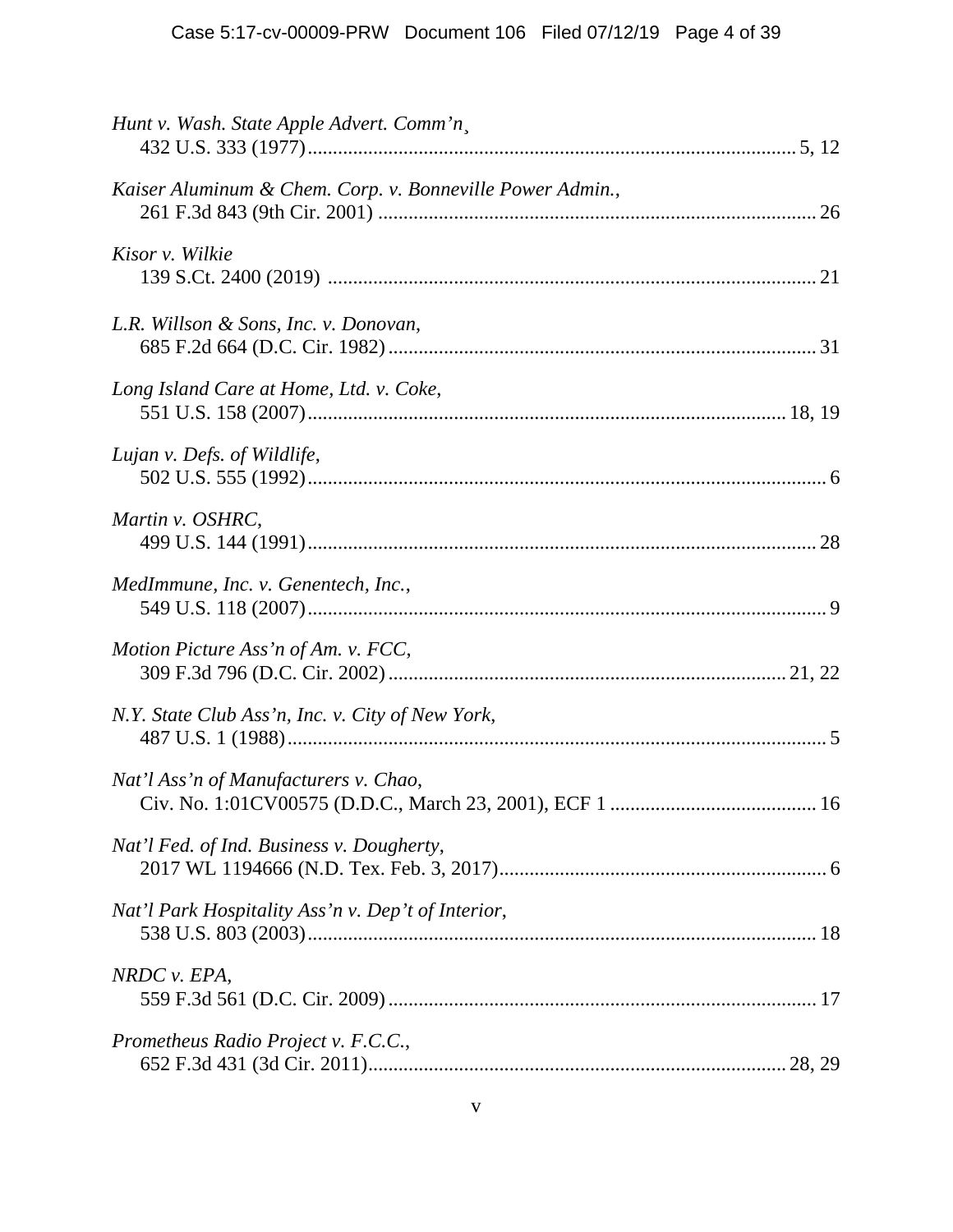| State of Oklahoma ex rel. Pruitt v. Burwell,                                                       |
|----------------------------------------------------------------------------------------------------|
| Ry. Labor Exec. Ass'n v. Nat'l Mediation Bd.,                                                      |
| Sturm, Ruger & Company v. Chao,<br>300 F.3d 867 (D.C. Cir. 2002). Def. Mem., pp. 19-20  14, 15, 16 |
| Susan B. Anthony List v. Driehaus,                                                                 |
| Thunder Basin Coal Co. v. Reich,                                                                   |
| United Church Bd. for World Ministries v. S.E.C.,                                                  |
| Warth v. Seldin,                                                                                   |
| W. Energy All. v. Jewell,                                                                          |
| <b>Federal Statutes</b>                                                                            |
|                                                                                                    |
|                                                                                                    |
|                                                                                                    |
|                                                                                                    |
|                                                                                                    |
|                                                                                                    |
|                                                                                                    |
| <b>Code of Federal Regulations</b>                                                                 |
|                                                                                                    |
|                                                                                                    |
|                                                                                                    |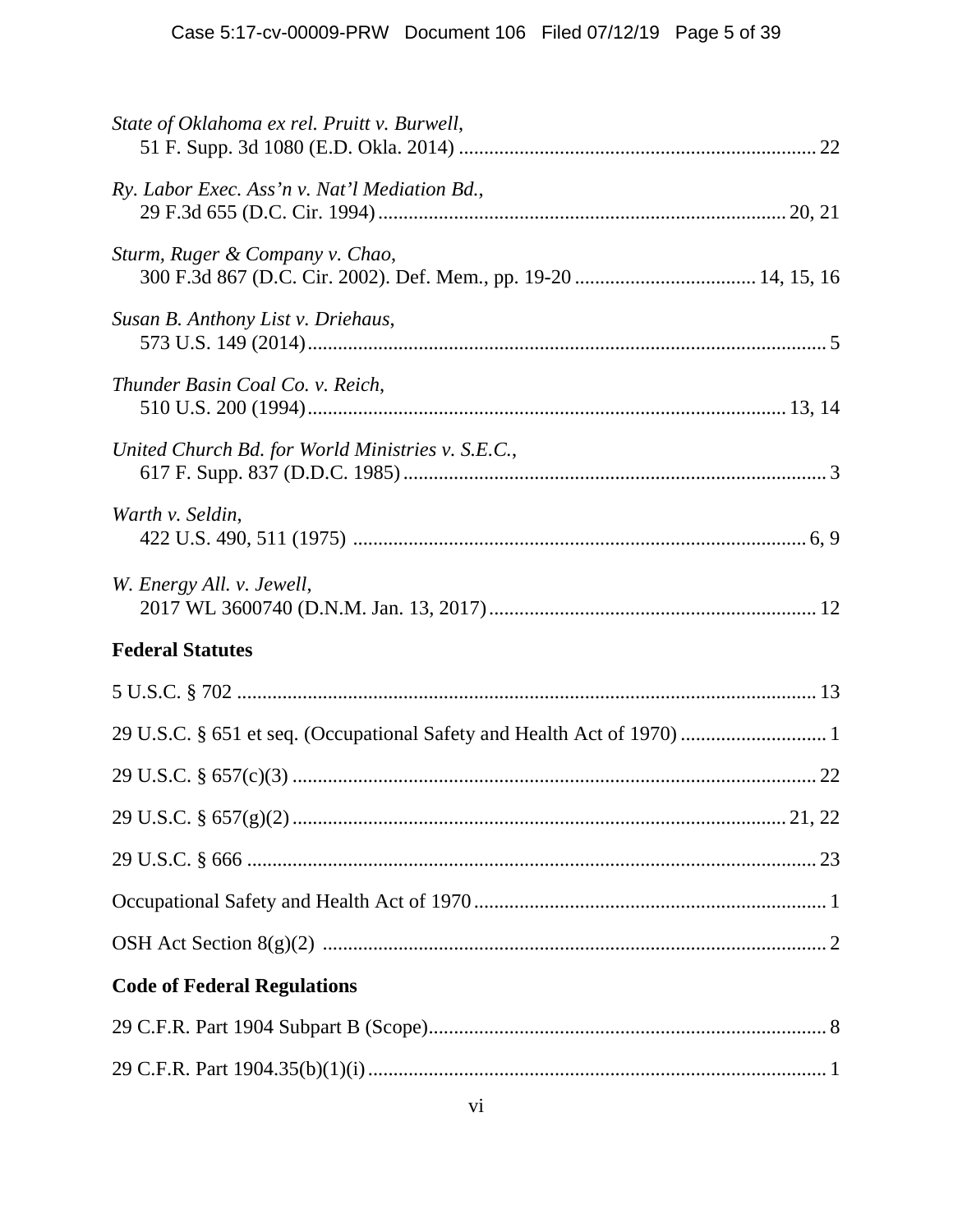## Case 5:17-cv-00009-PRW Document 106 Filed 07/12/19 Page 6 of 39

| <b>Miscellaneous</b>                                                 |
|----------------------------------------------------------------------|
|                                                                      |
| <b>OSHA Standard Interpretation, Inspection Guidance for Poultry</b> |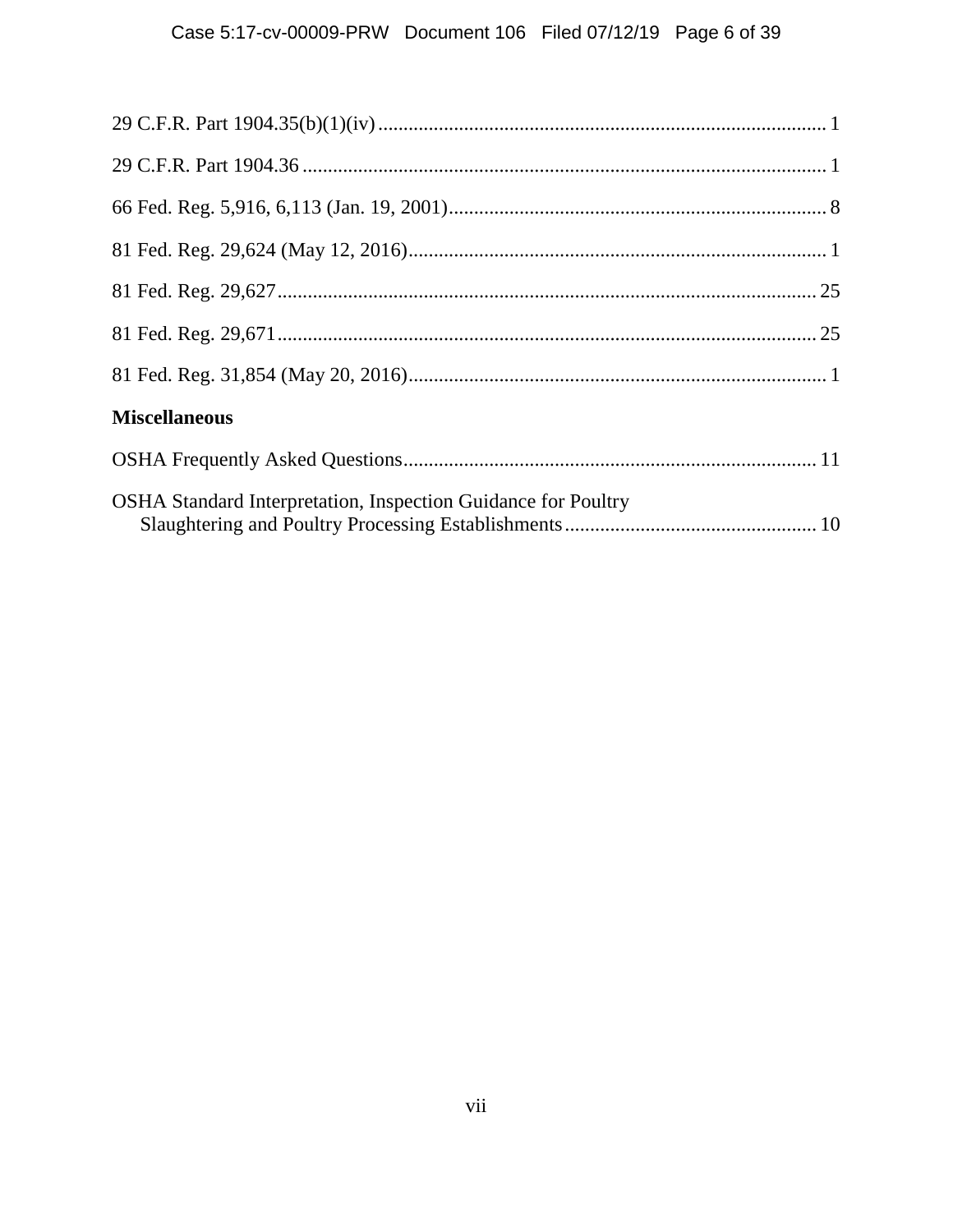Plaintiffs National Association of Home Builders of the United States, Chamber of Commerce of the United States of America, Oklahoma State Home Builders Association, State Chamber of Oklahoma, National Chicken Council, National Turkey Federation, and U.S. Poultry & Egg Association ("Plaintiffs"), file this Opposition to Defendants' Motion to Dismiss and Cross-Motion for Summary Judgment and Reply in Support of Plaintiffs' Motion for Summary Judgment.

## **INTRODUCTION**

As set forth in Plaintiffs' Memorandum in Support of Motion for Summary Judgment, certain provisions of the Occupational Safety and Health Administration's ("OSHA" or the "Agency") final rule entitled "Improve Tracking of Workplace Injuries and Illnesses," 81 Fed. Reg. 29,624 (May 12, 2016), 81 Fed. Reg. 31,854 (May 20, 2016) (the "Rule") are unlawful and should be vacated by this Court. Specifically:

- OSHA's new enforcement scheme for issuing Citations and Notifications of Penalty for alleged instances of discrimination exceeds OSHA's statutory authority and contravenes the express scheme established by Congress in Section 11(c) of the Occupational Safety and Health Act of 1970 ("OSH Act" or "Act"), 29 U.S.C. § 651 et seq., to provide redress for alleged discriminatory actions by employers against employees;
- the promulgation of 29 C.F.R.  $\S$  1904.35(b)(1)(i) and (iv) and the revision to 29 C.F.R. § 1904.36 are not supported by the rulemaking record and run counter to the evidence before the Agency;
- OSHA failed to provide adequate and fair notice under the Administrative Procedure Act ("APA") by failing to make critical information relied upon by the Agency available for comment and by failing to adequately explain what action the Agency proposed to take; and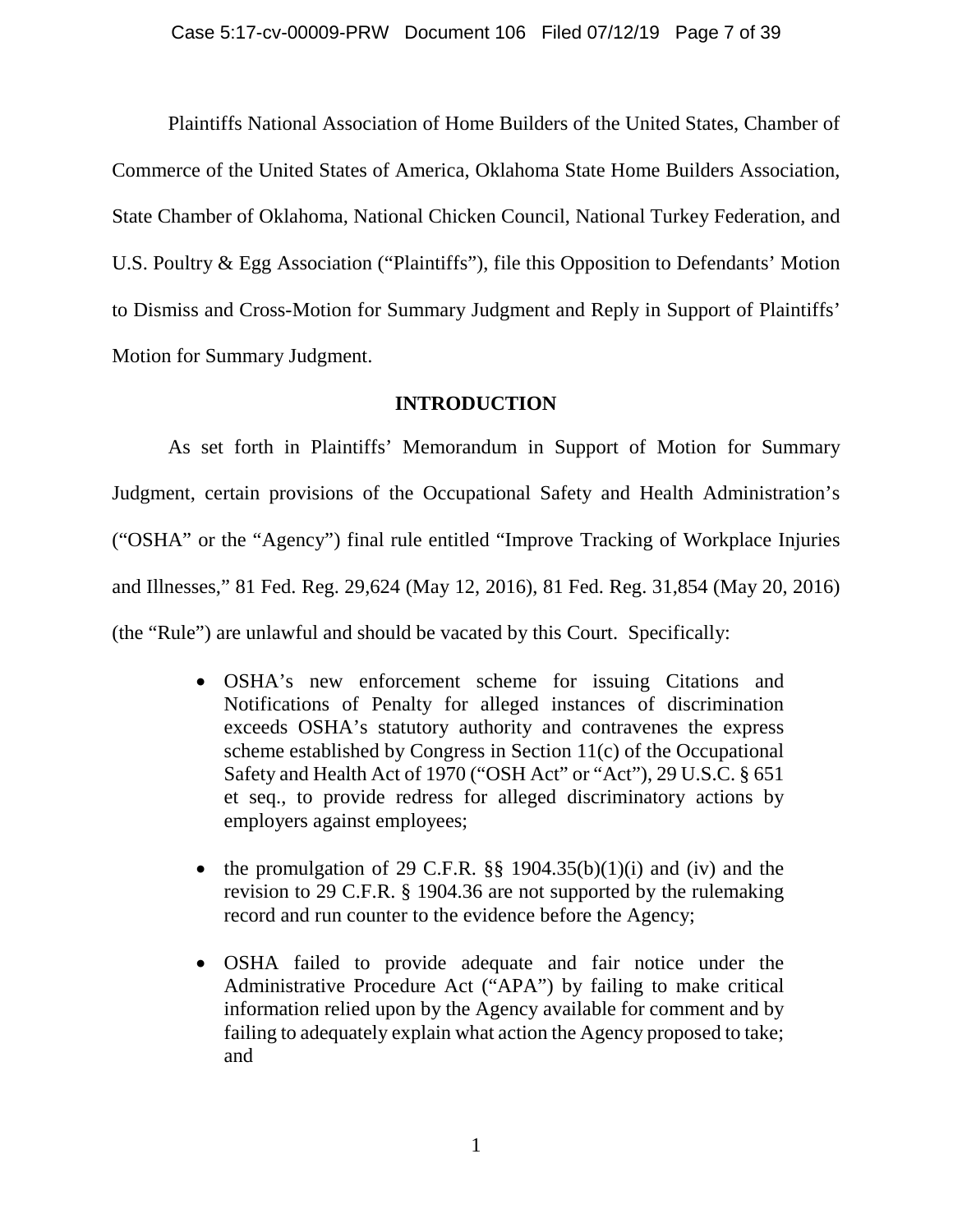• the Rule fails to provide employers adequate notice of their compliance obligations.

In response, the Secretary essentially asks this Court to grant OSHA limitless authority to place obligations on employers without any check on that authority and without judicial review. First, the Secretary contends for the first time in the two-and-a-half years since this case commenced that Plaintiffs do not have standing to bring this facial challenge to the Rule under the APA and, further, that no federal district court would ever have jurisdiction to hear this cause of action under the APA. Second, the Secretary contends that Section  $8(g)(2)$  of the OSH Act gives OSHA unfettered authority to promulgate any regulation that it "deems" necessary. According to the Secretary, this broad delegation of authority automatically bypasses *Chevron* step one, thus requiring this Court to defer to the Agency's interpretation of the Act under *Chevron* step two.

The Secretary is wrong on both accounts. Plaintiffs' members have suffered and are suffering an injury in fact caused by OSHA's promulgation and enforcement of the Rule, which can be redressed by this Court. Further, Plaintiffs are well-positioned to represent their members' interests in this challenge, not requiring direct participation of any one member. With respect to the Secretary's authority to promulgate a new enforcement scheme to address alleged discrimination for reporting injuries and illnesses, the Secretary essentially ignores clear congressional intent regarding how claims of discrimination should be handled by the Agency—through the carefully structured Section 11(c) process. The text and structure of the Act, and its legislative history all point to the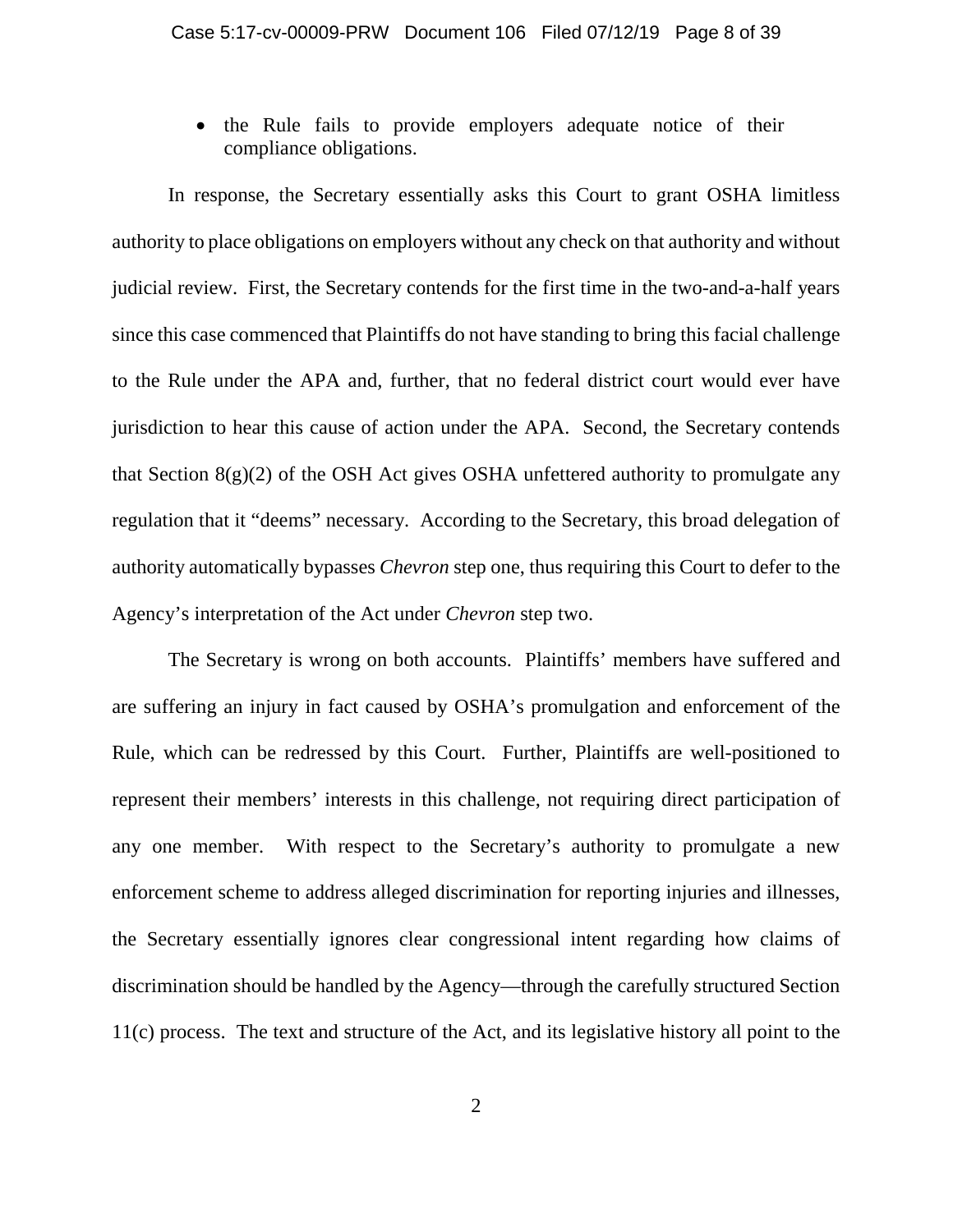## Case 5:17-cv-00009-PRW Document 106 Filed 07/12/19 Page 9 of 39

unmistakable conclusion that Congress intended all claims of discrimination to be handled through Section 11(c) and not through citations and notifications of penalties.

The Secretary's responses to Plaintiffs' other arguments fail to explain OSHA's flawed decision-making. The Secretary contends that the administrative record is replete with evidence supporting the requirements at issue. But the Secretary misses the point. The APA requires administrative agencies to fully consider all significant evidence in the record, *including contrary evidence*, and offer a reasoned explanation for its ultimate decision. The Secretary attempts to explain away the contrary evidence through a *posthoc* justification. But that is not what the APA demands. It is *OSHA's* burden to consider all significant evidence and explain why any contrary evidence does not affect the Agency's rationale for promulgating the Rule. OSHA did not do that.

The Secretary's response to Plaintiffs' argument regarding the lack of notice for the Rule also fails to address the crux of the issue. The Secretary contends that the Rule is "identical" to the "proposals" provided by the Agency. There were no "proposals" given, however. The "Notice of Proposed Rulemaking" simply threw out a handful of ideas and potential issues that the Agency heard from stakeholders and proposed nothing specific in terms of prohibited conduct or practices, even failing to mention the term "safety incentive program" at all. At bottom, as a sister federal district court stated, a "general request for comments is not adequate notice of a proposed rule change." *United Church Bd. for World Ministries v. S.E.C.*, 617 F. Supp. 837, 840 (D.D.C. 1985).

3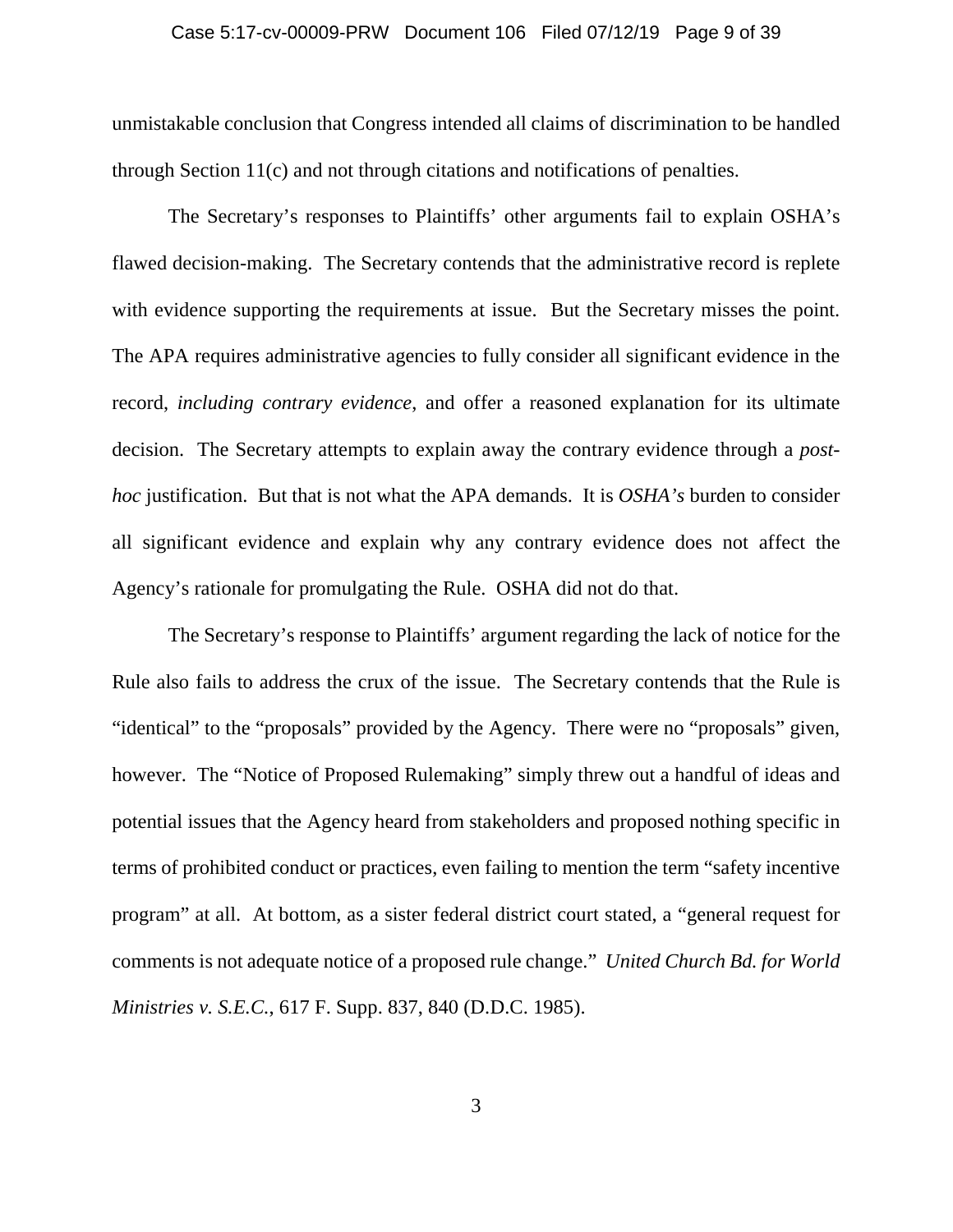Finally, the Secretary responds to Plaintiffs' vagueness argument by stating—in effect—that OSHA's reference to a judicial decision in a Title VII discrimination case "addressed this issue." Def. Mem., p. 45. Plaintiffs respectfully disagree. Citing an unrelated Title VII decision on one page of a lengthy preamble does not provide adequate notice to employers covered by OSHA's recordkeeping regulations on how to comply with a regulatory text that on its face provides no guidance to employers.

### **RESPONSE TO DEFENDANTS' STATEMENT OF MATERIAL FACTS**

1. This is not a material fact; it is a characterization of the rulemaking record. Plaintiffs refer the Court to the rulemaking record.

2. This is not a material fact; it is a characterization of the rulemaking record.

Plaintiffs refer the Court to the rulemaking record.

3. This is not a material fact; it is a characterization of the rulemaking record.

Plaintiffs refer the Court to the rulemaking record.

l

### **ARGUMENT**

## **I. Plaintiffs Have Standing to Bring This Rulemaking Challenge Under the APA Before This Court.**

The Secretary's response contends for the first time that Plaintiffs have not met the

Article III standing requirements.  $1$  Def. Mem., p. 2. An Article III litigant must meet three

<sup>&</sup>lt;sup>1</sup> It is perhaps telling that OSHA raises these arguments for the first time now—two and one half years into this case. Plaintiffs' brought this cause of action on January 4, 2017. *See* ECF 1. On March 10, 2017, the parties jointly filed a Motion for Leave to File a Proposed Summary Judgment Schedule and for an Extension of Time to Respond to the Complaint. ECF 37. In that filing, the parties stated: "this case—which raises questions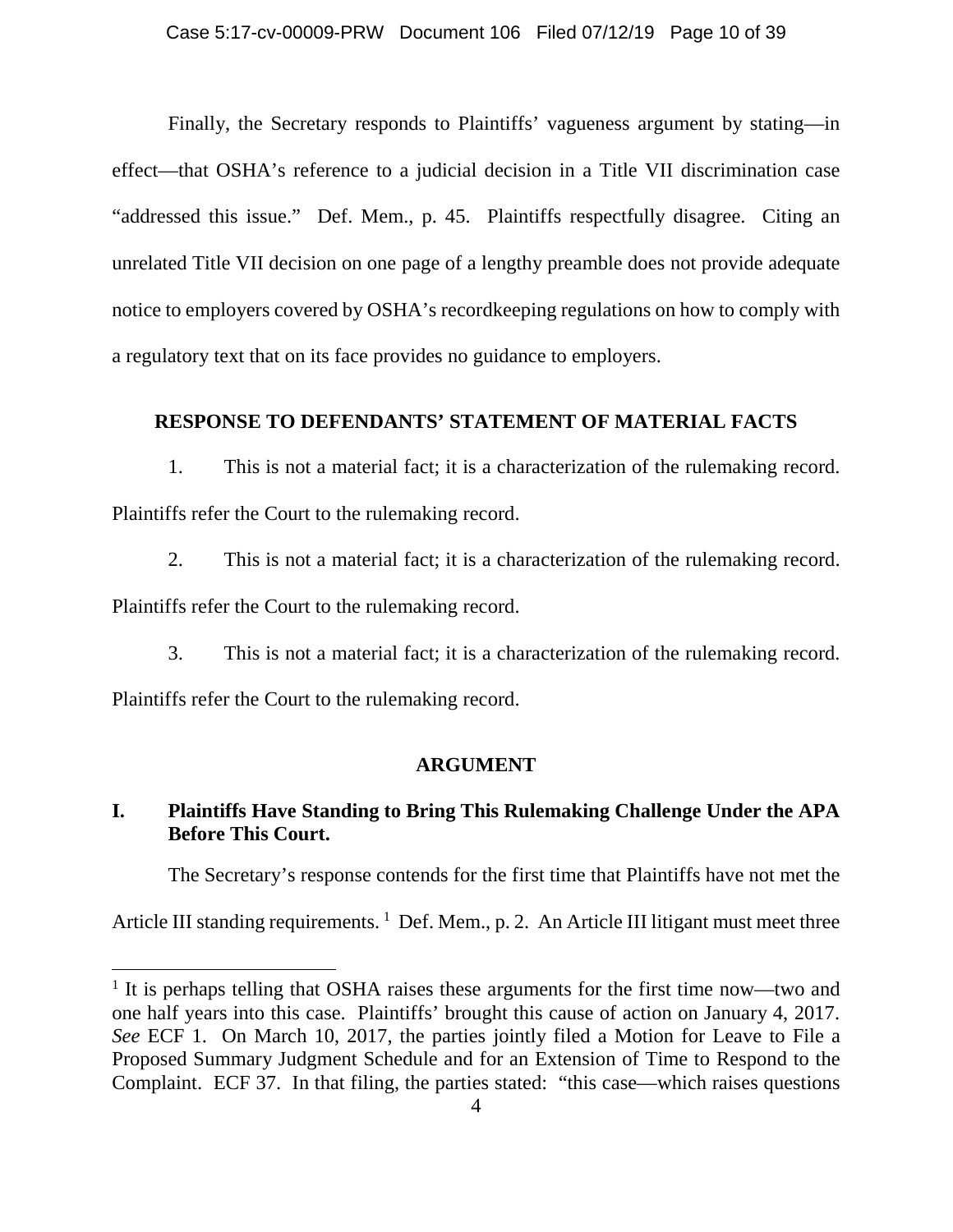threshold elements: (1) 'an injury in fact,' (2) a sufficient 'causal connection between the injury and the conduct complained of,' and (3) a 'likel[ihood]' that the injury 'will be redressed by a favorable decision.'" *Susan B. Anthony List v. Driehaus*, 573 U.S. 149, 158 (2014) (quoting *Lujan v. Defs. of Wildlife*, 502 U.S. 555, 560-61 (1992)). An association may satisfy these elements by asserting claims that arise from injuries it directly sustains, *Babbitt v. United Farm Workers Nat'l Union*, 442 U.S. 289, 299 n. 11 (1979), or as a representative of its members, *N.Y. State Club Ass'n, Inc. v. City of New York*, 487 U.S. 1 (1988). An association may sue to redress its members' injuries where: "(a) its members would otherwise have standing to sue in their own right; (b) the interests it seeks to protect are germane to the organization's purpose; and (c) neither the claim asserted nor the relief requested requires the participation of individual members in the lawsuit." *Hunt v. Wash. State Apple Advert. Comm'n*¸ 432 U.S. 333, 343 (1977). Plaintiffs easily meet these threshold elements.

l

of statutory and constitutional law—is best resolved on cross-motions for summary judgment based on the rulemaking record compiled by the Occupational Safety and Health Administration in promulgating the regulation at issue in this case." *Id*. at 2. The Secretary did not contend that Plaintiffs lack standing or that this Court lacked jurisdiction to hear this challenge under the APA. *Id*. On July 10, 2017, the Secretary moved to stay the proceedings due to OSHA's announced intention to undertake additional rulemaking regarding some of the issues in the case. ECF 71. The Secretary again never raised issues of Plaintiffs' standing to bring the suit or the Court's jurisdiction. *Id*. After the parties and this Court have expended significant resources in litigating this matter, the Secretary just now moves for dismissal on standing grounds and contends that this Court would never have jurisdiction to hear this appeal due to the administrative review process set forth in the OSH Act. Def. Mem., pp. 19-21. Although Plaintiffs vigorously dispute this, the Secretary's actions over the two-and-a-half years of this litigation illustrate the argument's infirmity.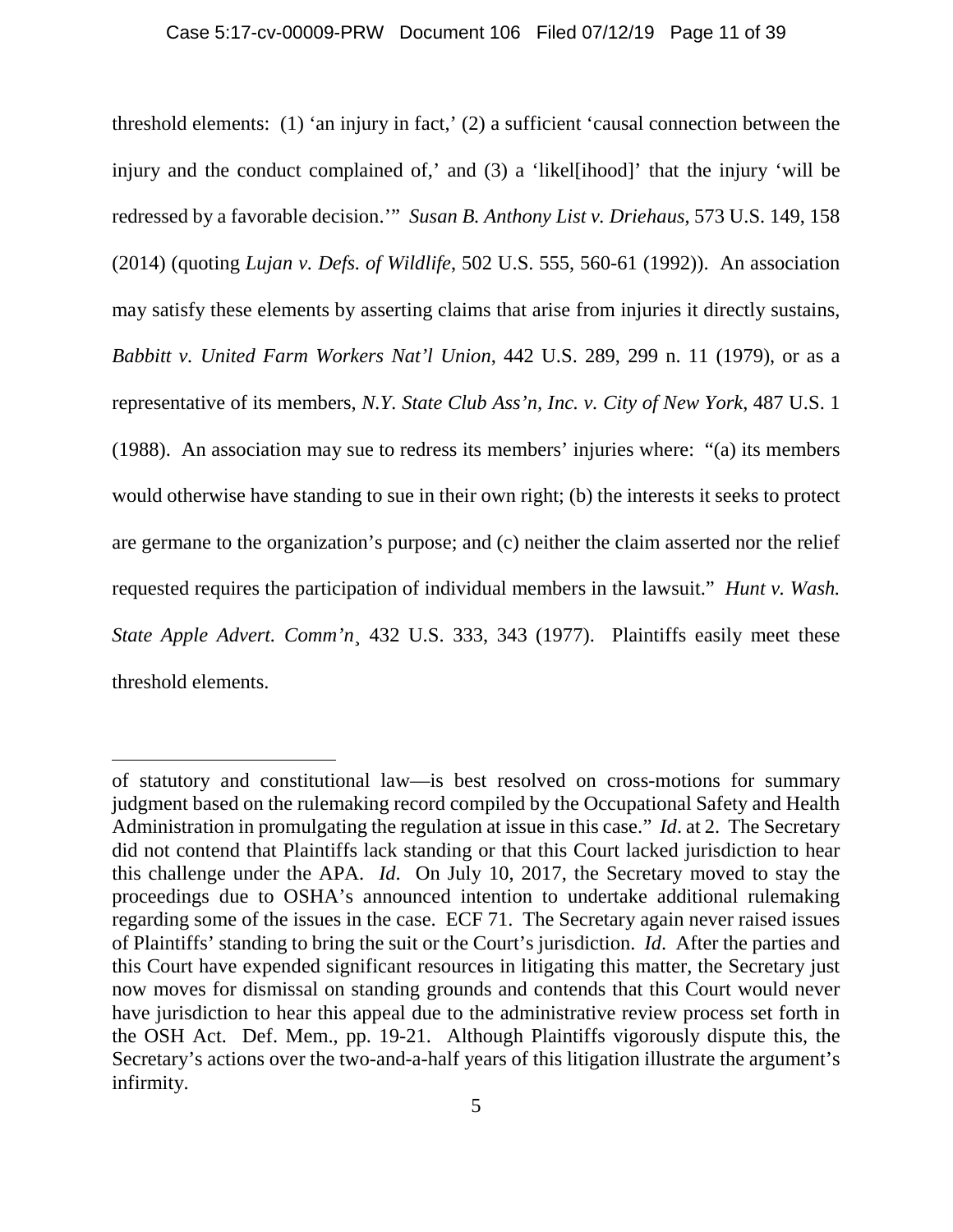## A. Plaintiffs Demonstrated that Their Members Would Otherwise Have Standing to Sue.

The Secretary argues that Plaintiffs lack standing to challenge the Rule because Plaintiffs "have not identified a single member who satisfies Article III's standing requirements," and "have not demonstrated that they face a sufficiently imminent injury." Def. Mem., p. 13. The Secretary is incorrect. Plaintiffs have not only demonstrated that their members have suffered an injury in fact, Plaintiffs have sufficiently asserted that the Rule is a direct cause of such injury, and that this Court can easily redress such injury.

1. Plaintiffs have Sufficiently Established an Injury in Fact.

An injury in fact requires "invasion of a legally protected interest which is (a) concrete and particularized, and (b) actual or imminent, not conjectural or hypothetical." *Lujan*, 504 U.S. at 560-61 (1992). As discussed above, associations can demonstrate injury in fact if any of their members have an injury in fact. *Warth v. Seldin*, 422 U.S. 490, 511 (1975). Members of trade associations "are directly regulated parties who presumptively have standing to challenge" the regulations to which they are subjected. *Nat'l Fed. of Ind. Business v. Dougherty*, 2017 WL 1194666 (N.D. Tex. Feb. 3, 2017) (citing *U.S. Telecomm. Assoc. v. F.C.C.*, 825 F.3d 674 (D.C. Cir. 2016) (holding that Plaintiff's members, as a broadband provider subject to FCC regulations, would naturally have standing to sue)).

In *Chamber of Commerce of U.S. v. Edmondson*, a group of trade association plaintiffs challenged provisions of the Oklahoma Taxpayer and Citizen Protection Act ("OTCPA"), "claim[ing] future injury and seek[ing] relief in the form of a prospective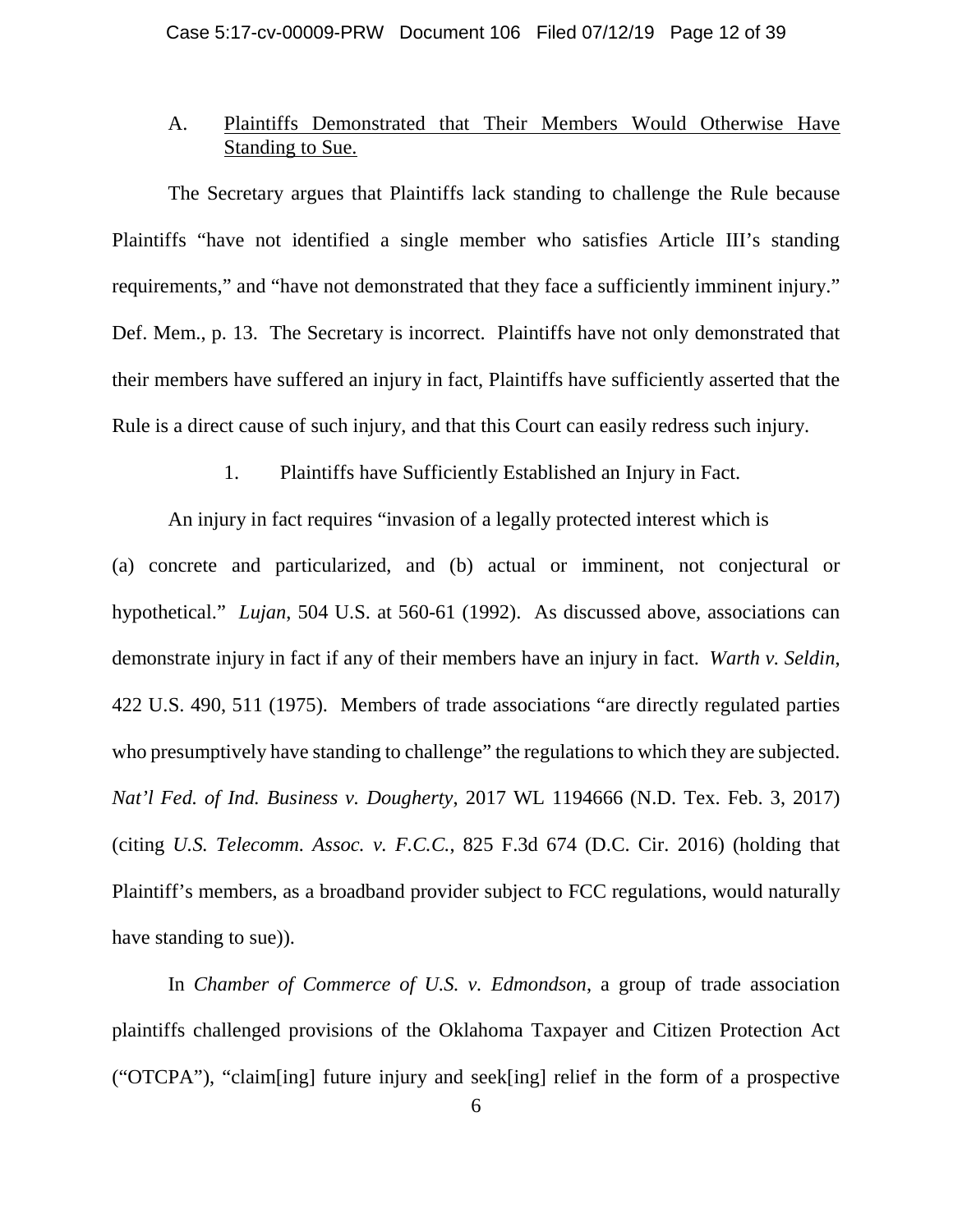#### Case 5:17-cv-00009-PRW Document 106 Filed 07/12/19 Page 13 of 39

injunction." *Edmondson*, 594 F.3d 742 (10th Cir. 2010). Defendants moved to dismiss, arguing, in part, that the plaintiffs lacked standing. *Id.* The Tenth Circuit determined that compliance with the OTCPA effectively required the adoption of a program, that would impose "injuries in the form of implementation and training expenses" and "by the same token, the Chambers' membership would also be harmed by non-compliance" due to potential "debarment from public contracts and the attendant economic losses." *Id.* at 756- 57. Accordingly, the Tenth Circuit found that "both compliance and non-compliance" injure the Chambers' members and these were "real, immediate, and direct" threats of injury. *Id.* (citation omitted).

Similarly here, Plaintiffs are trade associations collectively consisting of employers covered by the OSH Act who are responsible for providing safe working conditions to all of their employees *and* complying with OSHA standards and regulations, including 29 C.F.R. Part 1904, OSHA's recordkeeping regulations. Plaintiffs' members' interests in the Rule are concrete and particularized and their injuries are not conjectural or hypothetical.

As an initial matter, every employer that is covered by OSHA's recordkeeping regulations is adversely affected by the Rule. The Rule includes requirements that are unconstitutionally vague and it establishes an enforcement scheme that is contrary to the will of Congress and to which Plaintiffs' members are potentially subjected. Every employer that is covered by OSHA's recordkeeping rule must attempt to determine what is a "reasonable" reporting procedure and how the illegal, anti-discrimination enforcement scheme impacts their workplaces. As asserted in Plaintiffs' First Amended Complaint,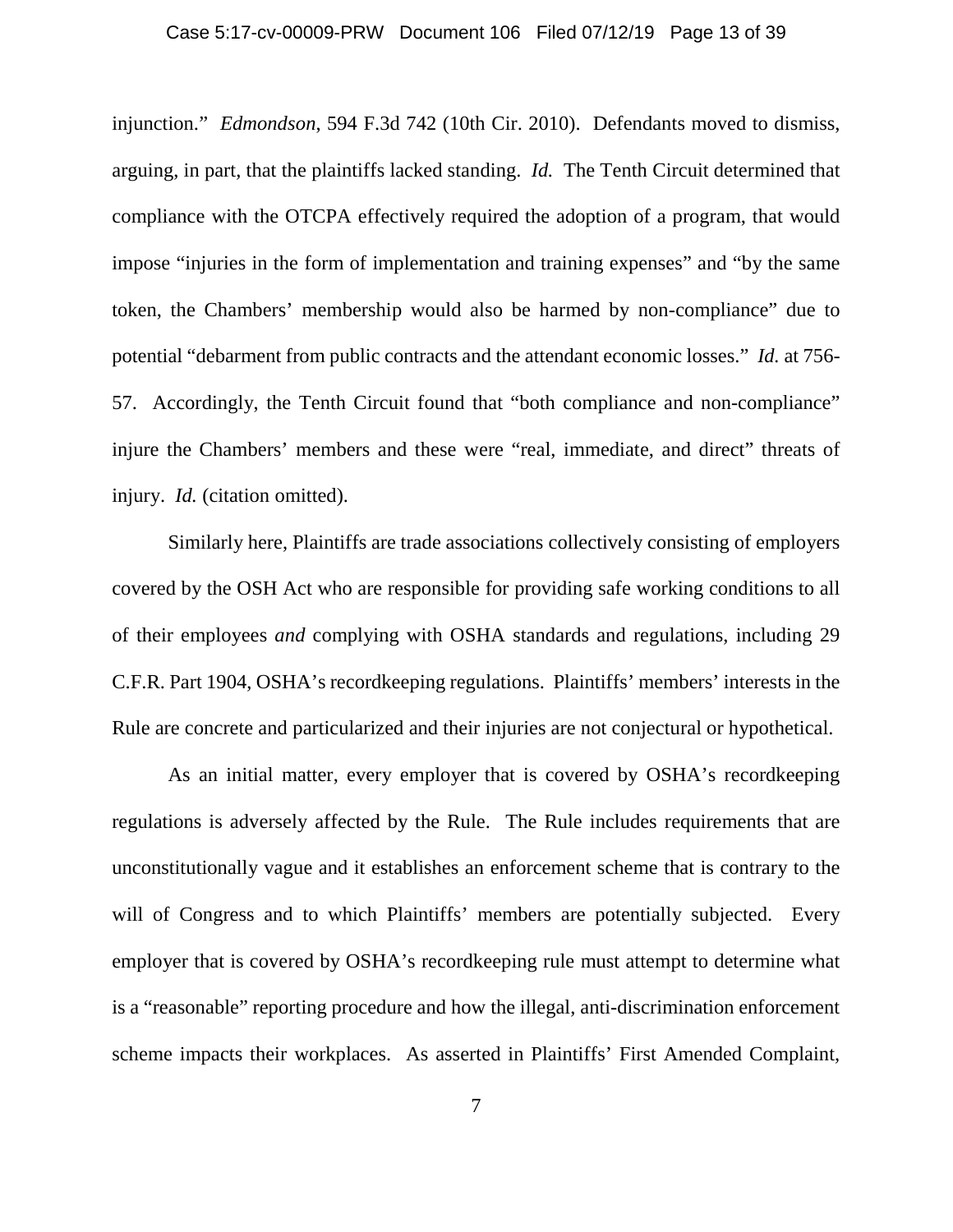#### Case 5:17-cv-00009-PRW Document 106 Filed 07/12/19 Page 14 of 39

many of the Plaintiffs' members have adopted certain procedures for ensuring the safety and welfare of their employees, which may now be prohibited under the Rule, as OSHA may determine that such procedures are not "reasonable." ECF 87, p. 7.<sup>2</sup>

There cannot be any serious dispute that tens of thousands of Plaintiffs' members are covered by OSHA's recordkeeping rules. As just one example, when OSHA promulgated the revision to its recordkeeping rules in 2001, it estimated that over 92,000 employers in the general and special trade contractor industry, including those contractors working in residential construction, were covered by the revisions. *See* Occupational Injury and Illness Recording and Reporting Requirements, 66 Fed. Reg. 5,916, 6,113 (Jan. 19, 2001). Plaintiff NAHB represents 140,000 members in the residential construction industry who are involved in home building, remodeling, etc. *See* ECF 87, p. 5. Plaintiff U.S. Poultry & Egg Association represents employers in the poultry processing and egg producing industries. Poultry processing employers are required by OSHA to maintain injury and illness records pursuant to 29 C.F.R. Part 1904. *See* 29 C.F.R. Part 1904, Subpart B (Scope). At bottom, the Rule adversely affects every employer covered by OSHA's recordkeeping rules and Plaintiffs' members are covered by those rules. Plaintiffs have established an injury in fact on this basis alone. *See Hays v. City of Urbana*, 104 F.3d 102, 104 (7th Cir. 1997) (citing *Abbot Labs. v. Garner*, 387 U.S. 136, 153-54 (1967) ("businesses *potentially* affected by a regulation may pursue pre-enforcement challenges

l

 $2$  Notwithstanding the fact that it is unnecessary for Plaintiffs to identify members injured by the final Rule in order to establish standing, Plaintiffs provide multiple signed declarations detailing how the final Rule has specifically injured members. *See* Exhibit 1.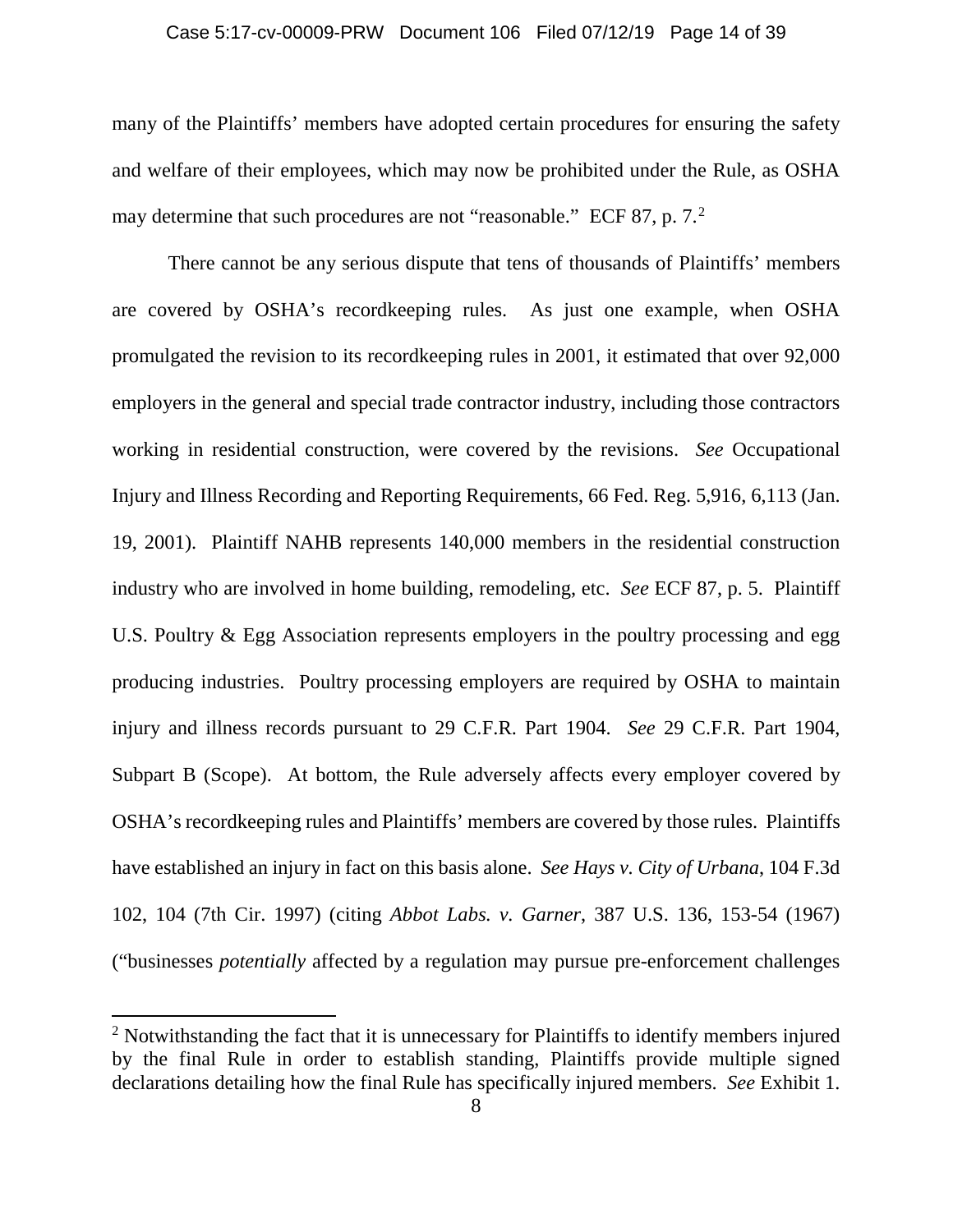#### Case 5:17-cv-00009-PRW Document 106 Filed 07/12/19 Page 15 of 39

to learn whether they must incur the costs of compliance") (emphasis added); *see also Contender Farms, LLP v. U.S. Dept. of Agri.*, 779 F.3d 258, 266 (5th Cir. 2015) (plaintiff had standing to challenge regulation because it would have to take additional measures to avoid being assessed penalties as well as facing potential prosecution). Furthermore, numerous employers submitted comments to the rulemaking record demonstrating that OSHA's proposal would adversely impact them and that they objected to the Agency's proposed approach. *See, e.g.*, OSHA-2013-0023-1477 (Exhibit 2, AR05623); 1492 (Exhibit 2, AR05669); 1556 (ARO5920); 1564 (Exhibit 2, AR05943); 1602 (Exhibit 2, AR06064); 1643 (Exhibit 2, AR06517); 1653 (Exhibit 2, AR06612).

The Secretary suggests Plaintiffs do not meet the standing requirement because they did not identify at the time of filing the initial or amended complaint one member that had been cited under the illegal enforcement scheme and the unconstitutionally vague requirements. That is not the correct legal standard. As the Supreme Court stated in *MedImmune, Inc. v. Genentech, Inc., the judicial system "[does] not require a plaintiff to* expose himself to liability before bringing suit to challenge the basis for the threat." *MedImmune*, 549 U.S. 118, 129 (2007); *Warth*, 422 U.S. at 511 ("The association must allege that its members, or any one of them, are suffering immediate *or threatened injury* as a result of the challenged action …. (emphasis added)"). It is uncontroversial that "exposure to liability constitutes injury-in-fact." *Edmondson*, 594 F.3d at 758.

Moreover, OSHA has been actively and aggressively citing employers under the new requirements, using the unlawful enforcement scheme to levy penalties for several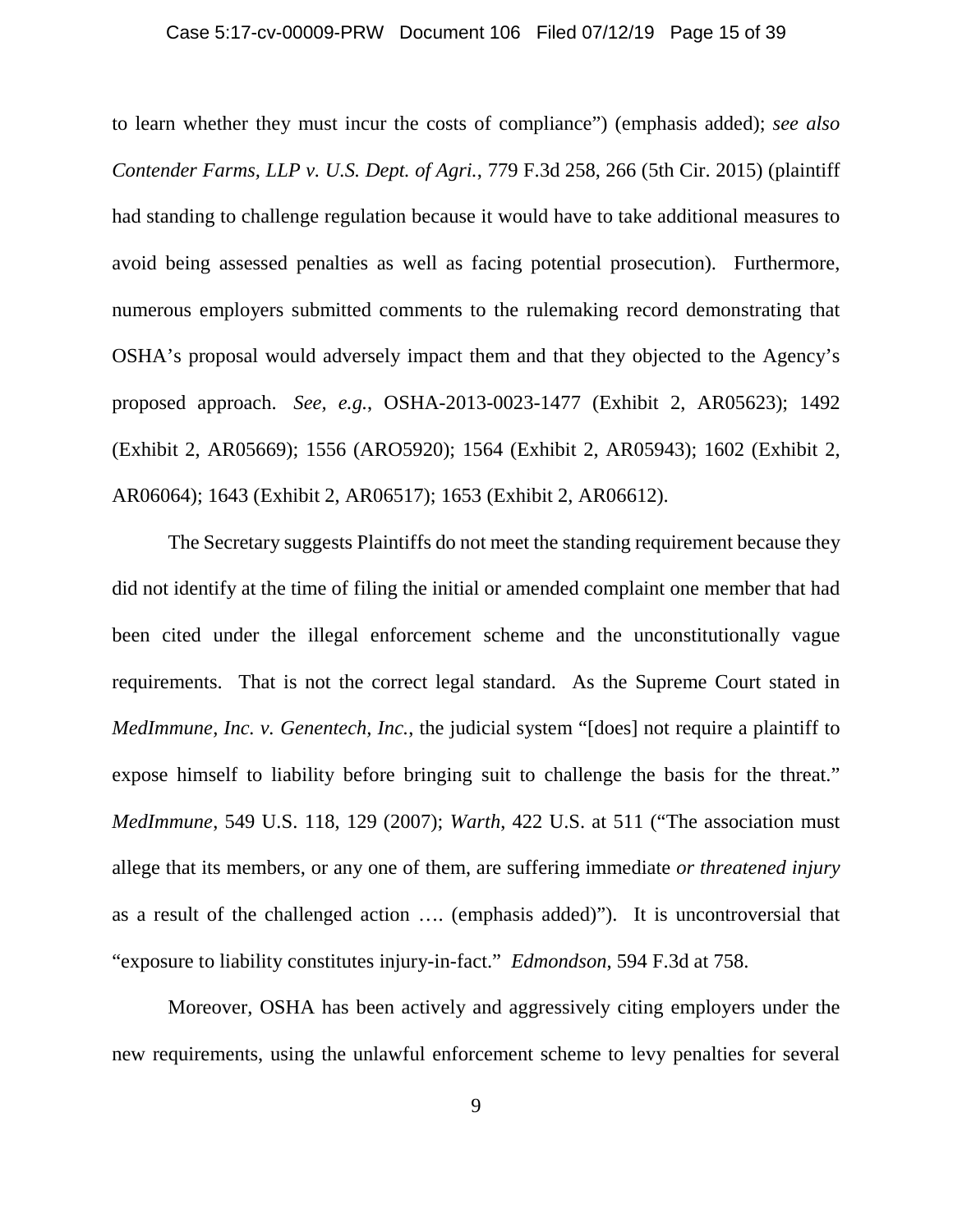#### Case 5:17-cv-00009-PRW Document 106 Filed 07/12/19 Page 16 of 39

months. The Secretary wants this court to believe that enforcement is "hypothetical." But it is not. Indeed, injury in fact has occurred since the effective date of the regulation.

The threat of injury is particularly present for members of Plaintiff U.S. Poultry  $\&$ Egg Association, which represents employers in North American Industrial Classification System 311615, Poultry Processing, as set forth above. These members are currently subject to an OSHA enforcement policy that *requires* compliance officers to examine all poultry employers' compliance with recordkeeping and recordkeeping accuracy in *every* inspection that is initiated by the Agency. Under this inspection policy issued in 2015, any inspection of a poultry processing facility "shall" include an inspection of certain hazards and "[i]n all inspections" "workers *shall* be interviewed in order to verify injury and illness records." *Inspection Guidance for Poultry Slaughtering and Poultry Processing Establishments*, OSHA (October 28, 2015), available at https://www.osha.gov/lawsregs/standardinterpretations/2015-10-28 (emphasis added). Because OSHA inspectors must evaluate compliance with the unlawful provisions of the Rule during inspections of poultry processors, enforcement for these members is far from hypothetical.

According to the Secretary, however, even that injury is hypothetical because standing requires employers to demonstrate that they have violated the Rule or intend to violate the Rule, which the Secretary contends that Plaintiffs cannot show. Def. Mem., pp. 17-18. This argument is equally flawed. As an initial matter, the Rule itself is so vague that employers have no idea as to whether or not their procedures are compliant (or not compliant). But more importantly, employers could be fully compliant with the Rule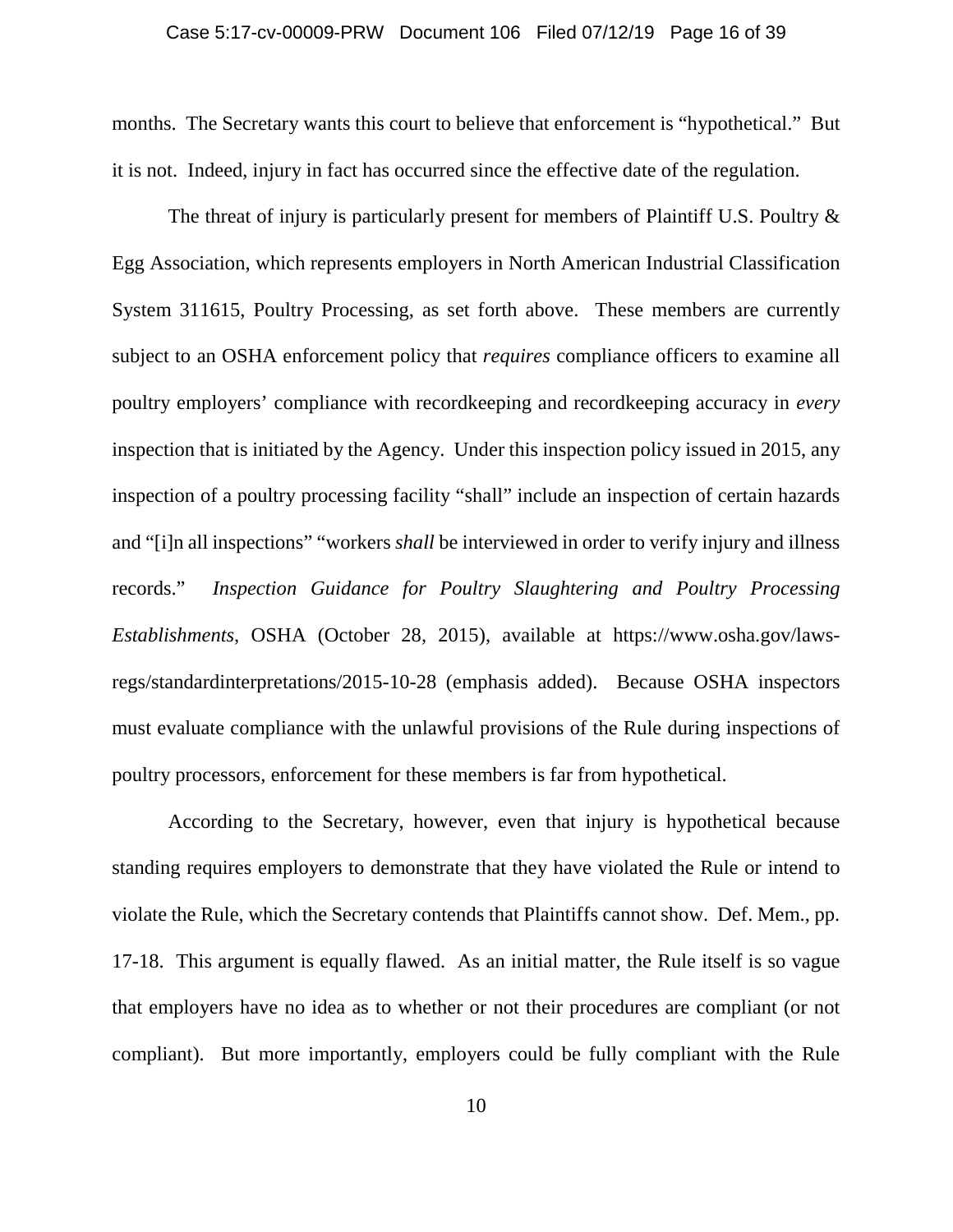#### Case 5:17-cv-00009-PRW Document 106 Filed 07/12/19 Page 17 of 39

(whatever that means to the Agency), and still suffer an injury in fact due to the nature of the new enforcement scheme. Under the new enforcement scheme, if an employee chooses to file a complaint with the Secretary pursuant to 29 C.F.R. 1904.35(b)(1)(iv), OSHA must conduct an investigation (either off-site or on-site) of that complaint. *See* https://www.osha.gov/workers/index.html, "Frequently Asked Questions," "What Happens After I File a Complaint?" Even if OSHA ultimately finds the employer did not violate the Rule, the employer is still subject to injury by having to defend itself (sometimes at significant cost) under OSHA's unlawful enforcement scheme.

2. Plaintiffs Have Established Both Causation and Redressability.

Causation and redressability in this case flow directly from the injury caused by OSHA's promulgation of the Rule. Without the promulgation of the Rule, Plaintiffs' members would face none of the injuries discussed above. The Rule is the only reason that Plaintiffs' members now have the increased liability of determining whether certain programs and policies are "reasonable" and if the programs need to be altered or even eliminated. Furthermore, without the Rule, Plaintiffs' members would not be potentially subject to the unlawful enforcement scheme. That scheme is a direct result of the Rule and would be directly addressed by this Court finding in favor of Plaintiffs.

## B. Plaintiffs Have Satisfied the Second and Third Prongs for Establishing Associational Standing.

Not only have Plaintiffs demonstrated that their members have an injury in fact and could sue in their own rights, Plaintiffs have also met the two other requirements for establishing associational standing. First, Plaintiffs have demonstrated that the interests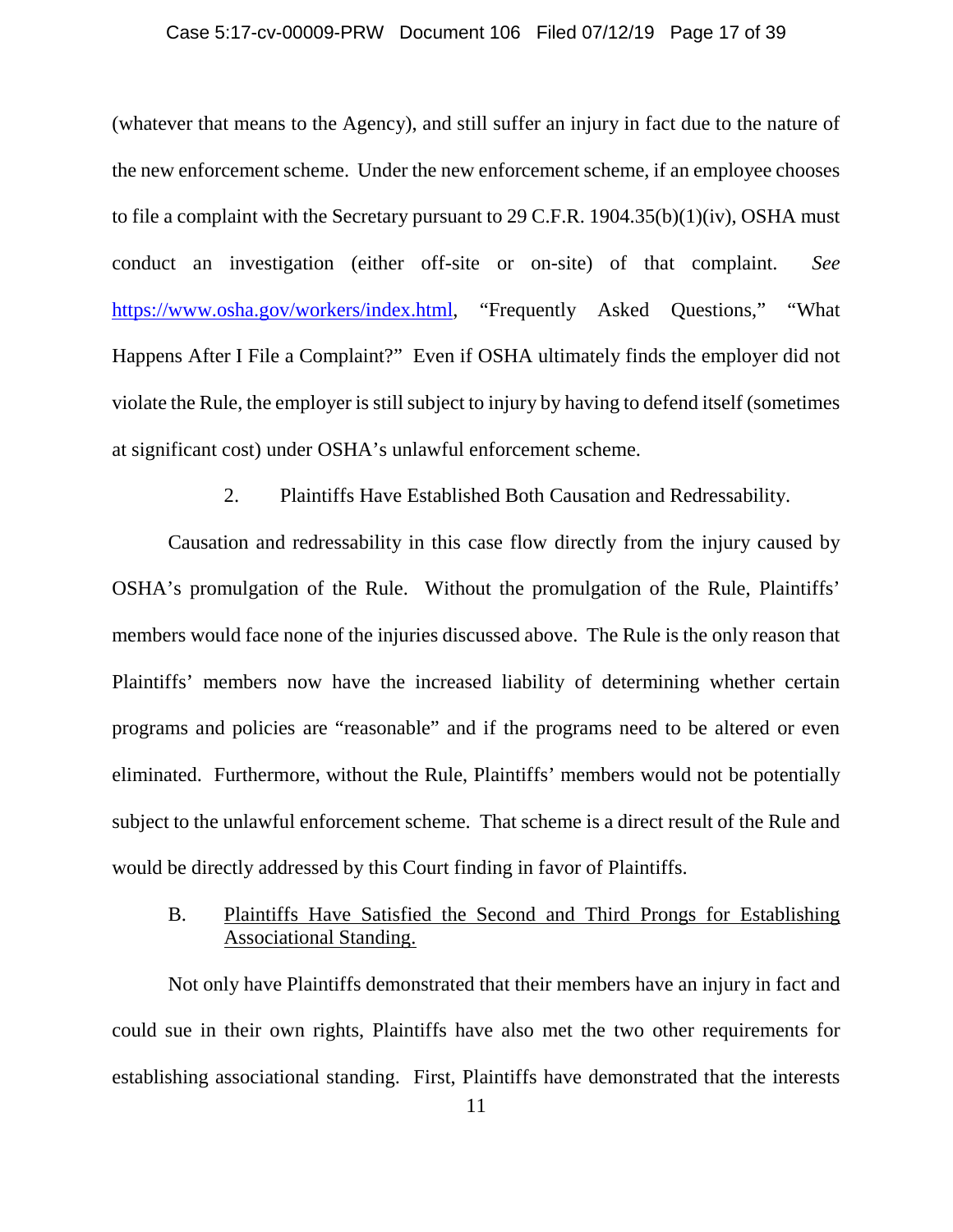#### Case 5:17-cv-00009-PRW Document 106 Filed 07/12/19 Page 18 of 39

they are seeking to protect are germane to their organizations. Each plaintiff is a trade association representing hundreds of thousands of members in their respective industries. *See* ECF 87, pp. 5-7. These trade associations are responsible for furthering and advancing the interests of their individual members, advocating on behalf of members, and participating in OSHA rulemakings to ensure that OSHA rules are sound and lawful. It is the responsibility and mission of each of the Plaintiffs to protect and represent their members' interests. Plaintiffs' challenge is in furtherance of Plaintiffs' own interests and goals, but more importantly, in furtherance of the interests of their individual members. *See*, *e.g.*, *W. Energy All. v. Jewell*, 2017 WL 3600740, at \*4 (D.N.M. Jan. 13, 2017).

In addition, Plaintiffs have demonstrated that it is unnecessary for Plaintiffs' members to participate individually in this lawsuit, therefore satisfying the third and final prong of the *Hunt* associational standing test. The key question is whether the OSH Act authorizes OSHA to promulgate a regulation allowing OSHA to issue an employer a Citation and Notification of Penalty for discriminatory conduct subject to judicial review not by a United States district court but by an administrative agency created by Congress principally to enforce workplace safety and health standards. The Court's analysis will center on whether OSHA has violated the APA and acted beyond its authority in promulgating the Rule. Such an analysis does not require the participation of individual members of the Plaintiff trade associations. Furthermore, Plaintiffs' arguments regarding the evidence supporting the Rule, the rulemaking process, and the vagueness of the Rule do not require the participation of individual members. As the parties *jointly* stated early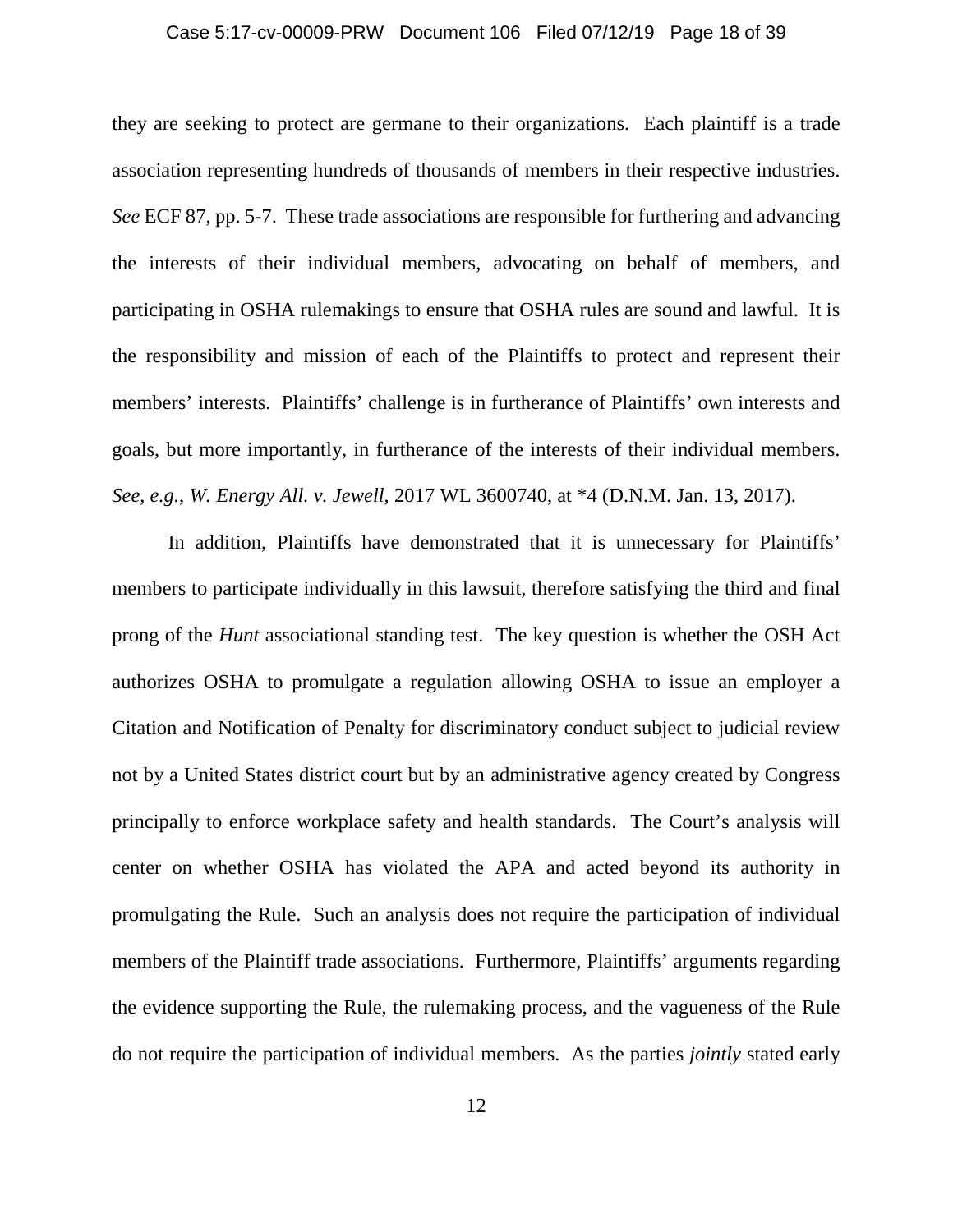on in this proceeding, this case "is best resolved on cross-motions for summary judgment based on the rulemaking record compiled by the Occupational Safety and Health Administration in promulgating the regulation at issue in this case." ECF 37, p. 2.

## **II. The OSH Act's Review Process Does Not Preclude This Court from Exercising Jurisdiction Over a Pre-Enforcement Challenge.**

The Secretary contends that irrespective of Plaintiffs' standing to challenge the Rule, a challenge to an OSHA rule under the APA in federal district court is never appropriate as the "administrative review process established by the OSH Act is the exclusive means for challenging the Rule's legality."<sup>3</sup> Def. Mem., p. 19. Citing a Supreme Court case interpreting the Mine Safety and Health Act ("Mine Act"), *Thunder Basin Coal Co. v. Reich*, 510 U.S. 200 (1994), the Secretary essentially argues that employers must wait to get cited by OSHA for violations of the Rule and then those individual employers could challenge the legality of the Rule before the Occupational Safety and Health Review Commission ("Review Commission") and, if necessary, the U.S. Court of Appeals. *Id*. The Secretary is wrong.

The Secretary's argument turns the question before this Court on its head. Congress explicitly vested federal district courts with the authority to hear discrimination claims under Section 11(c) and not the Review Commission under Section 10(c) and Section 11(a)

l

<sup>&</sup>lt;sup>3</sup> As the Secretary notes in Footnote 8 of his Memorandum, the administrative process for challenging a citation begins with the issuance of a citation. Def. Mem., p. 19. Plaintiffs are not challenging the issuance of a citation, they are challenging the legal authority of the Agency to promulgate a rule under the OSH Act and the judicial review mechanism specifically provided for under the APA, 5 U.S.C. § 702.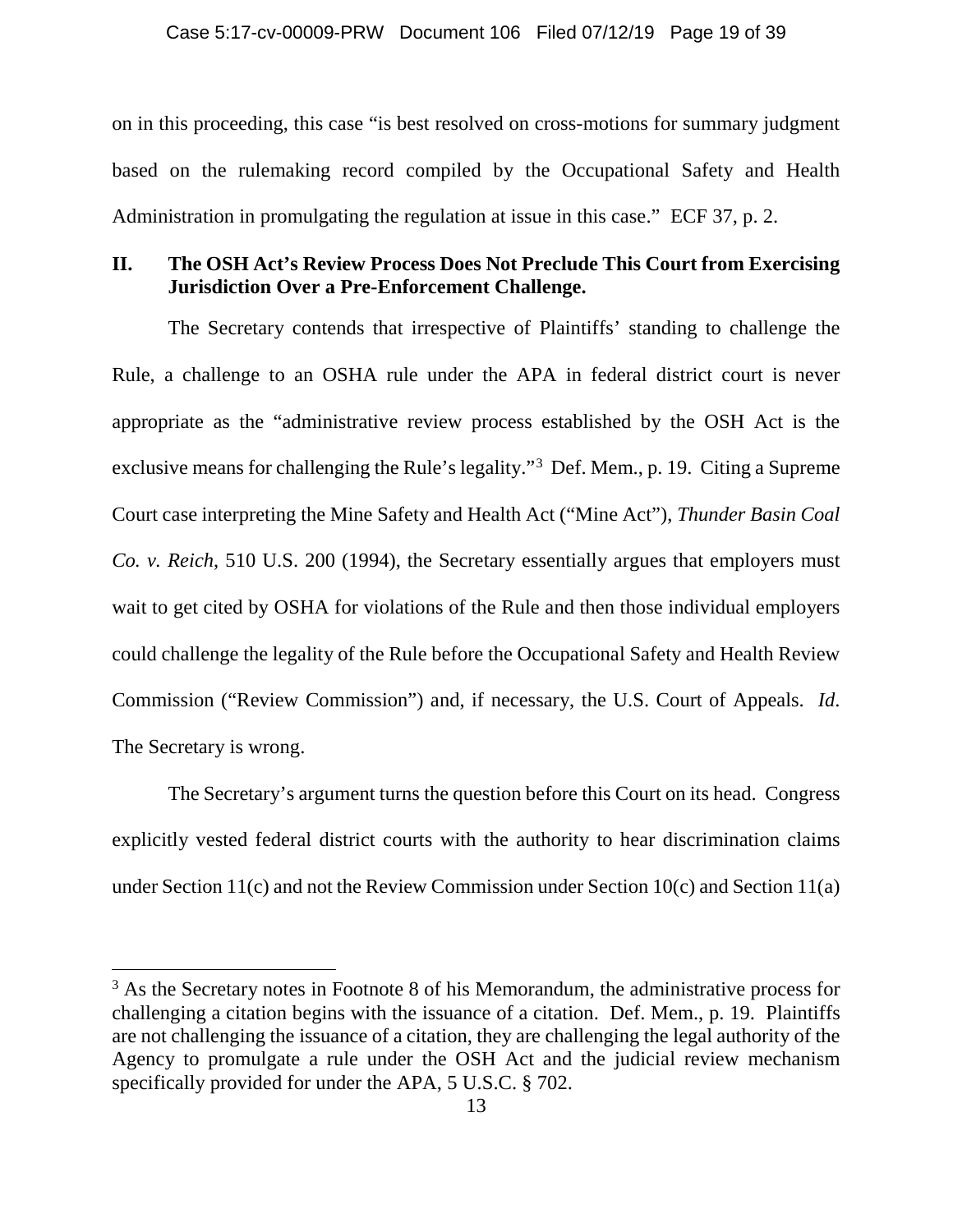#### Case 5:17-cv-00009-PRW Document 106 Filed 07/12/19 Page 20 of 39

of the Act. Any citation issued under the scheme suggested by the Secretary would be made pursuant to 29 C.F.R. § 1904.35(b)(1)(iv) and the unlawful enforcement scheme that OSHA has created to address discriminatory conduct without judicial review. It is not this Court that lacks jurisdiction to hear a challenge of the Rule under the APA. In fact, it is the Review Commission that lacks authority altogether to address discriminatory conduct, as Congress vested such authority with federal district courts under Section 11(c).

Furthermore, the case law cited does not support the Secretary's argument. The Secretary principally relies on two cases to support his position: *Thunder Basin* and *Sturm, Ruger & Company v. Chao*, 300 F.3d 867 (D.C. Cir. 2002). Def. Mem., pp. 19-20. In *Thunder Basin*, a mine operator attempted to challenge the application of a Mine Safety and Health Administration ("MSHA") regulation regarding workplace postings through a cause of action for injunctive relief with a United States District Court, rather than through the administrative review process set forth in the Mine Act. *Thunder Basin*, 510 U.S. at 205-06. The operator contended that the particular posting in that instance violated the National Labor Relations Act. *Id*. at 204. The Supreme Court held that the Mine Act's enforcement scheme precluded this type of action. *Id*. at 216.

*Thunder Basin* is inapposite. The operator was not bringing a pre-enforcement facial challenge to the rule under the APA, as Plaintiffs are doing here. *Id*. at 206-07. Rather, the operator was alleging that the posting requirements violate the "principles of collective bargaining under the NLRA," something that the Mine Safety and Health Review Commission ("MSHRC") had "extensive experience interpreting." *Id*. at 214.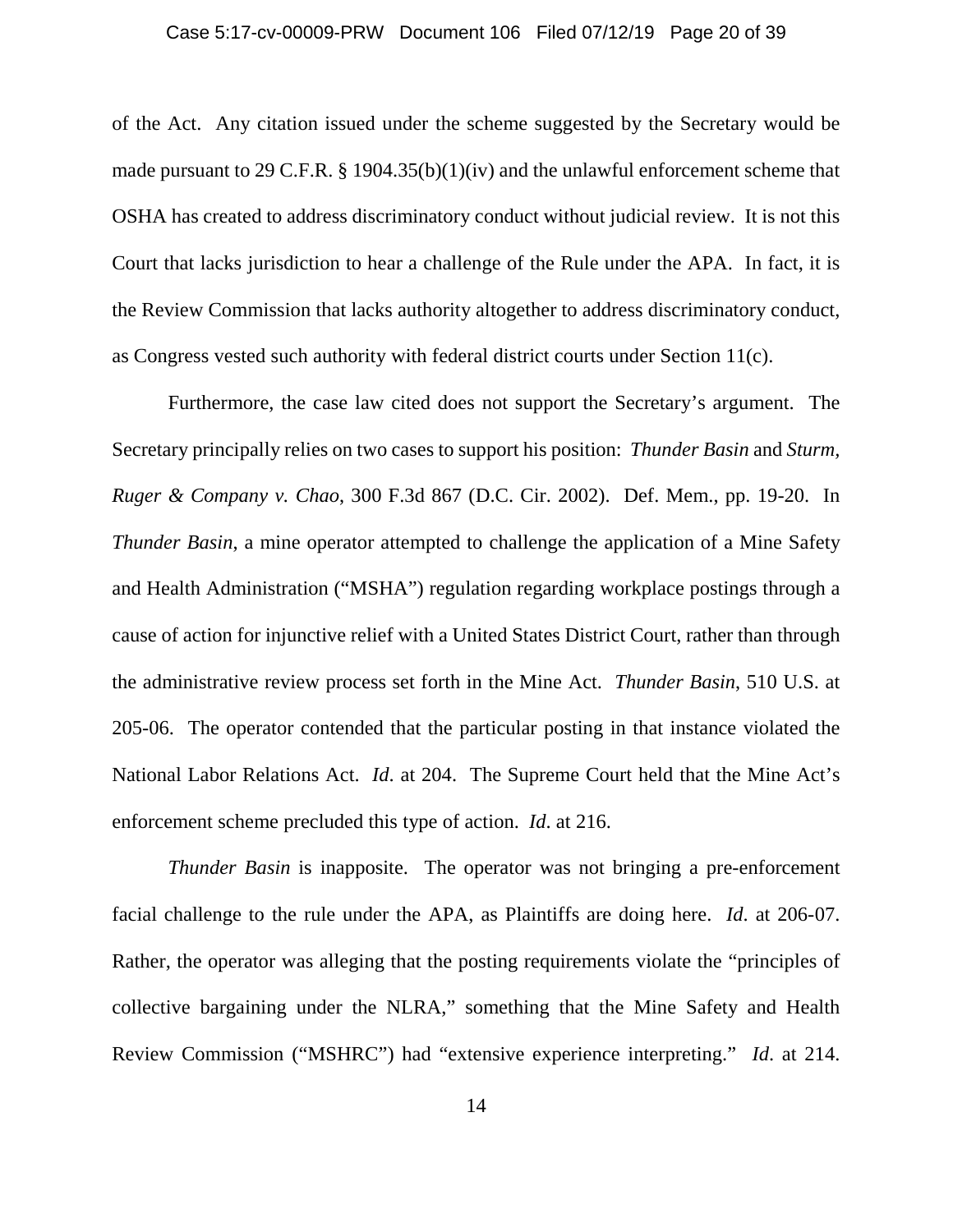#### Case 5:17-cv-00009-PRW Document 106 Filed 07/12/19 Page 21 of 39

Thus, the claims were not "wholly collateral" to the statute's review provisions and not "outside the Agency's expertise." *Id*. at 212 (internal citations omitted). Here, Plaintiffs' claims are outside of the Review Commission's expertise and the intent of the administrative review provisions in the Act. Plaintiffs claim that (1) OSHA does not have authority to create a separate enforcement scheme directly contrary to congressional intent, (2) that the rulemaking record does not support the "reasonable" reporting procedures and anti-retaliation provisions, (3) that the rulemaking process violated the APA, and (4) that the requirements themselves are unconstitutionally vague. Congress never intended for the OSH Act's administrative review procedures to address these types of claims.

In fact, this is supported by *Sturm*, which the Secretary contends "is particularly on point." Def. Mem., p. 20. *Sturm* involved a challenge to an enforcement action under OSHA's Data Initiative ("ODI"), an annual survey sent by OSHA to collect certain injury and illness information. *Sturm,* 300 F.3d at 869. The court held that the challenge to the enforcement action was premature and precluded by the OSH Act's provisions for administrative review of enforcement actions.

Although the employer in *Sturm* claimed that the ODI was "unlawful under the OSH Act, the APA, and the Fourth Amendment," its claims were brought in the overall context of a contested citation that had not run its course through administrative tribunals. *Id*. at 870. The employer had not lodged a direct challenge to the ODI pursuant to the APA. *Id*. at 875-76. In holding that OSHA's administrative review process for challenging enforcement actions precluded the district court action, the Court explicitly distinguished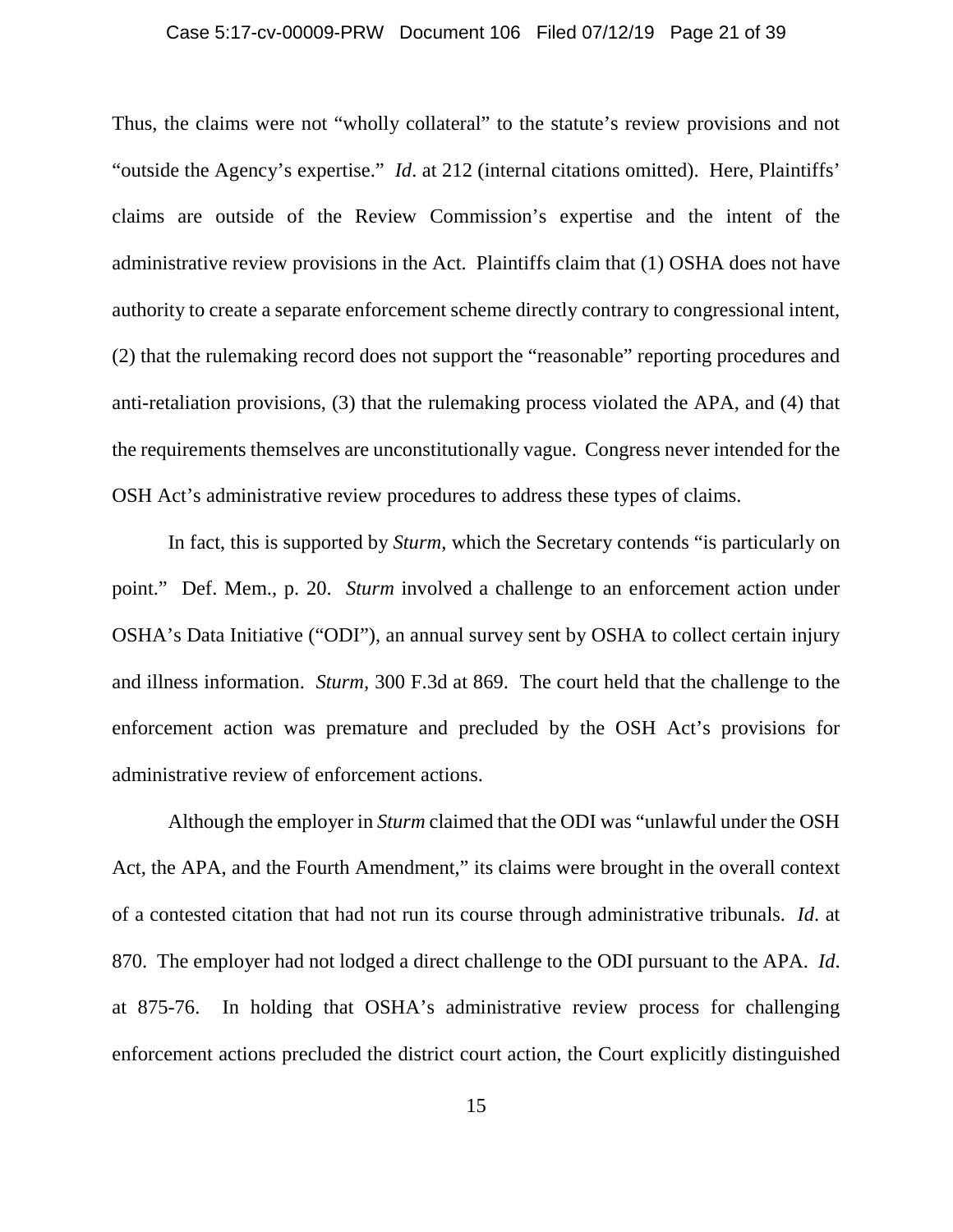#### Case 5:17-cv-00009-PRW Document 106 Filed 07/12/19 Page 22 of 39

the employer's cause of action from a "direct attack on the validity of 'a formal regulation,' issued pursuant to 'notice-and-comment' rulemaking." *Id*. at 875. The Court noted that it had previously approved the district court's jurisdiction to hear a "generic" challenge to regulations issued by the Secretary of Labor*,* but that was not the type of challenge that Sturm brought. *Id.* (citing *Nat'l Mining Ass'n v. Dep't of Labor,* 292 F.3d 849, 856-57 (D.C. Cir. 2002)). Unlike *Sturm,* Plaintiffs here are not challenging a particular enforcement action; they are directly challenging the regulations at issue in a preenforcement posture and are not precluded from doing so by the administrative enforcement scheme of the Act.<sup>4</sup>

### **III. This is a Facial Challenge to the Rule and Not the Final Rule's Preamble.**

The Secretary also argues that Plaintiffs are improperly challenging language in the preamble to the Rule, which he claims is non-justiciable because the preamble does not have "independent legal effect." Def. Mem., pp. 21-22. This is a red herring. Plaintiffs are not adjudicating the language in the preamble. Instead, Plaintiffs refer to the preamble to attempt to interpret the ambiguous language of the regulatory text to demonstrate how the requirements themselves are unconstitutionally vague.

 $\overline{\phantom{a}}$ 

<sup>4</sup> Plaintiffs also note that when OSHA promulgated its amendments to the recordkeeping rule in 2001, that rule was challenged by the National Association of Manufacturers on behalf of its members pursuant to the APA in the United District Court for the District of Columbia. *See* Compl., *Nat'l Ass'n of Manufacturers v. Chao*, Civ. No. 1:01CV00575 (D.D.C., March 23, 2001), ECF 1. That court accepted jurisdiction over the case, ultimately accepting a settlement of the action by the parties. *See* Settlement Agmt. (Revised), *Nat'l Ass'n of Manufacturers v. Chao*, Civ. No. 1:01CV00575 (D.D.C., November 29, 2001), ECF 29.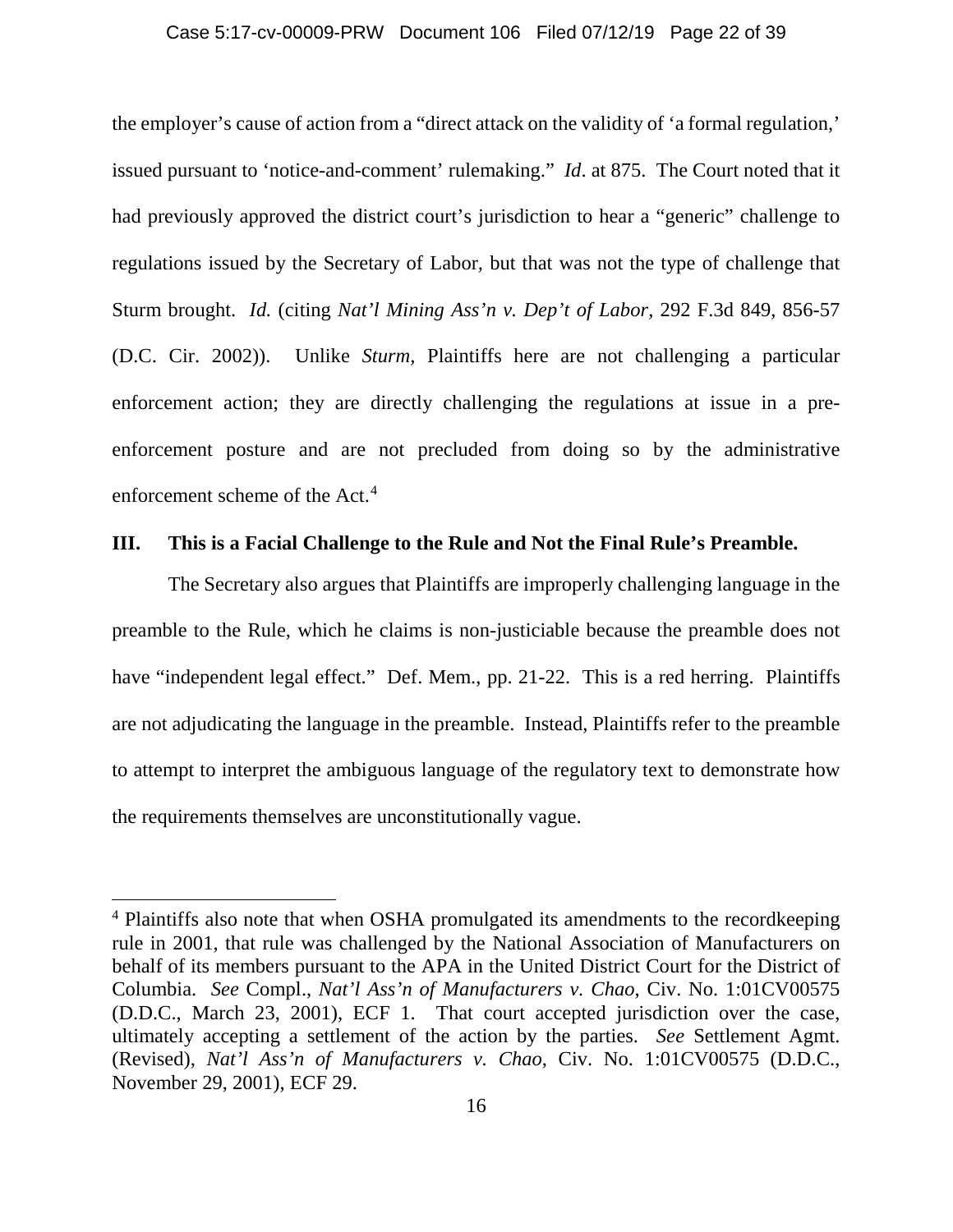#### Case 5:17-cv-00009-PRW Document 106 Filed 07/12/19 Page 23 of 39

The Secretary relies on *NRDC v. EPA*, 559 F.3d 561 (D.C. Cir. 2009). There, the court found that "[t]he balance of the NRDC's case deals not with the rules EPA promulgated but with its statements in the preamble to the rules." *Id.* at 564. The same cannot be said here. Plaintiffs' opening Memorandum lays out arguments against OSHA's ambiguous rules related to "reasonable" reporting procedures and anti-discrimination. Plt. Mem., pp. 38-44. And Plaintiffs' arguments regarding the illegality of the new discrimination enforcement scheme does not at all depend upon the preamble.

Unlike *NRDC*, Plaintiffs are not asking the court to overturn the language in the preamble. But the Plaintiffs instead (obviously) reviewed the language of the preamble to attempt to understand the Agency's intent and its own contemporaneous understanding of the ambiguous regulation. *See HRI, Inc. v. EPA*, 198 F.3d 1224, 1244 (10th Cir. 2000) ("'[W]hile language in the preamble of a regulation is not controlling over the language of the regulation itself … the preamble to a regulation is evidence of an agency's contemporaneous understanding of its proposed rules,' and therefore provides guidance in evaluating whether the agency's interpretation of its regulation is consistent with the structure and language of the rule.") (quoting *Wyo. Outdoor Council v. U.S. Forest Serv.*, 165 F.3d 43, 53 (D.C. Cir. 1999)). Because the Plaintiffs are not challenging the preamble itself and are simply referring to it to *try* to understand what the ambiguous regulatory text could possibly mean, the Secretary's argument regarding whether the language in the preamble is judiciable should be rejected.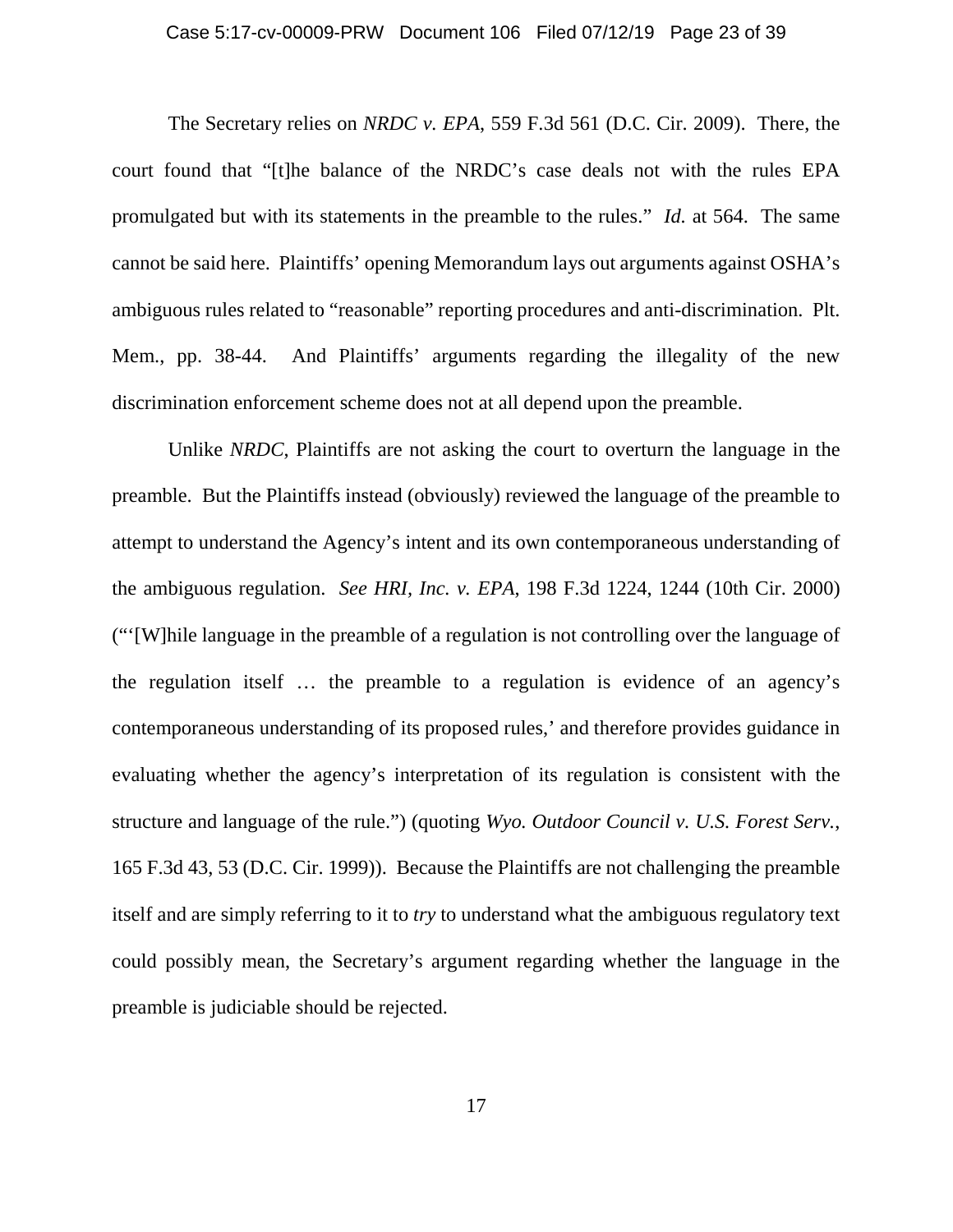The Secretary also claims that any challenge to its prohibition on safety incentive programs and post-incident drug testing is not ripe. A challenge to agency regulation is ripe for judicial review if the challenge presents "purely legal" questions, the complainedof regulation is a final agency action, and additional facts would not "significantly advance [the court's] ability to deal with the legal issues presented." *Nat'l Park Hospitality Ass'n v. Dep't of Interior*, 538 U.S. 803, 812 (2003). Again, the Secretary misunderstands the basis for Plaintiffs' lawsuit. Plaintiffs do not contend that particular safety incentive programs or post-incident drug testing programs that have been implemented are lawful or not lawful. Quite the opposite. The regulation is so vague that there is no way for Plaintiffs to make such an assertion. The regulations have a direct and immediate impact on Plaintiffs' members who are attempting to comply with it. And given the frequent and contradictory guidance given by the Agency regarding appropriate and inappropriate programs it would be impossible to do so. Plaintiffs' facial challenge to the Rule is ripe.

## **IV. OSHA's New Enforcement Scheme for Addressing Alleged Discriminatory Conduct is Unlawful.**

A. The Secretary's Argument that the OSH Act Grants Authority to Issue the Rule Effectively Eliminates Step One of *Chevron*.

Plaintiffs' opening Memorandum argues very simply and clearly that OSHA lacks statutory authority for its new enforcement scheme because the statute as a whole, reading each section in harmony with others, and read in context with the legislative history makes clear that Congress did not either directly or implicitly leave OSHA the authority to regulate employers in this manner. When you step away from the smoke and mirrors the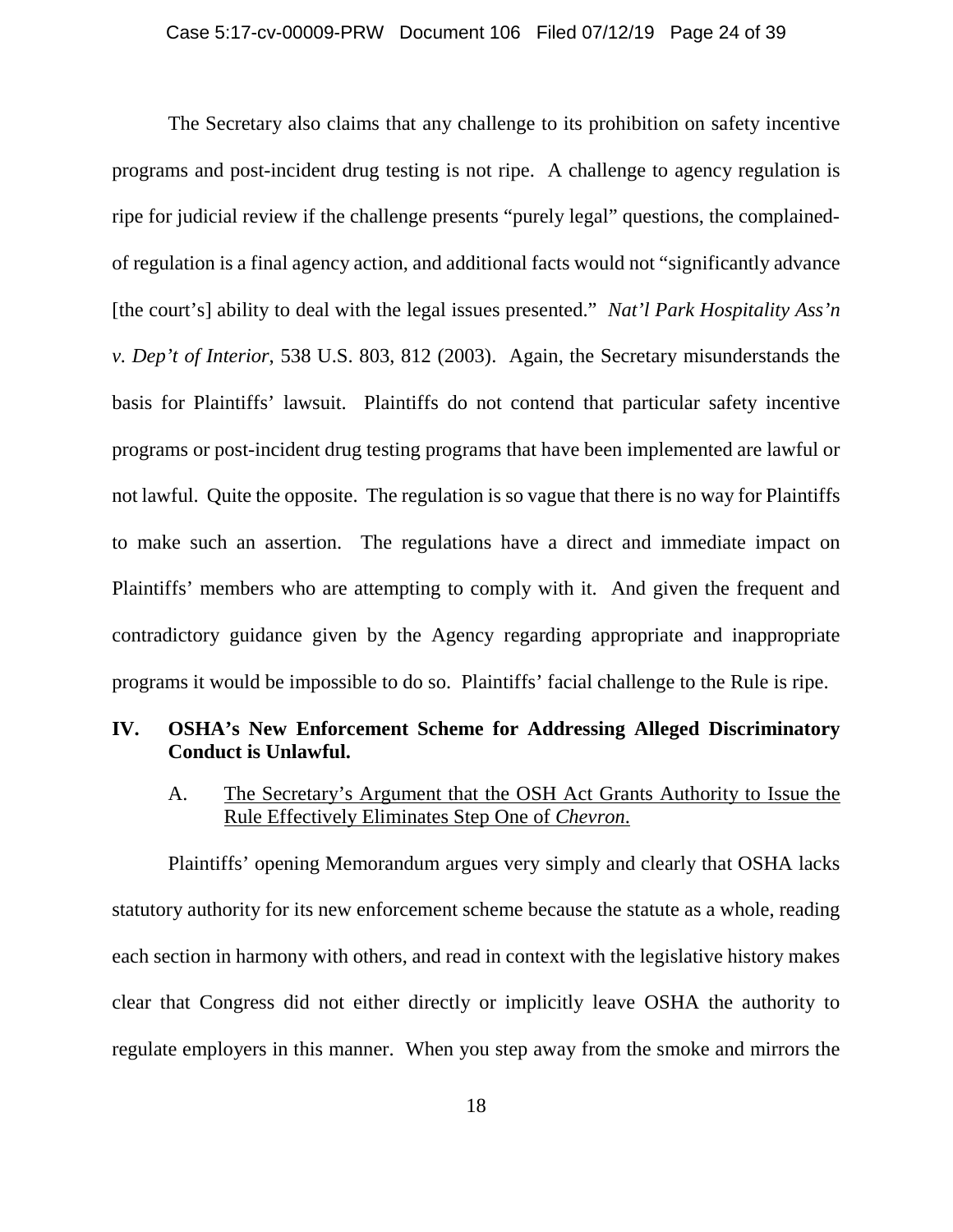#### Case 5:17-cv-00009-PRW Document 106 Filed 07/12/19 Page 25 of 39

Secretary conjures up, it is simply unbelievable that retaliation, even retaliation for recordkeeping, is a subject which Congress would have intended, and expected to leave to the agency as part of its "gap-filling" authority. *See Long Island Care at Home, Ltd. v. Coke*, 551 U.S. 158, 173 (2007).

When government agencies interpret their own authority, they may not do so "in a manner that is inconsistent with the administrative structure that Congress enacted into law." *FDA v. Brown & Williamson Tobacco Corp*., 529 U.S. 120, 125 (2000) (internal quotations omitted). And, "[a]t times, 'more intense scrutiny' of agency action is appropriate such as where 'the agency interprets its own authority' due to "'the unspoken premise that government agencies have a tendency to swell, not shrink, and are likely to have an expansive view of their mission.'" *Chamber of Commerce of the U.S. v. NLRB*, 856 F. Supp. 2d 778, 785-86 (D.S.C. 2012) (citing *Hi-Craft Clothing Co. v. NLRB*, 660 F.2d 910, 916 (3d Cir. 1981)).

This agency action is nothing more than an attempt to swell OSHA's authority. In short, the Secretary argues that any regulation that the Agency reasonably believes is necessary to ensure accurate recordkeeping fits within the confines of its authority. Yet, the Secretary seems to misunderstand the *Chevron* principles—principles that require this Court to ask whether Congress actually delegated such authority to OSHA to regulate alleged retaliation for reporting a work-related injury or illness.

The Secretary incorrectly asserts that Plaintiffs started their *Chevron* analysis in the wrong place. Plaintiffs started with the question whether Congress either explicitly or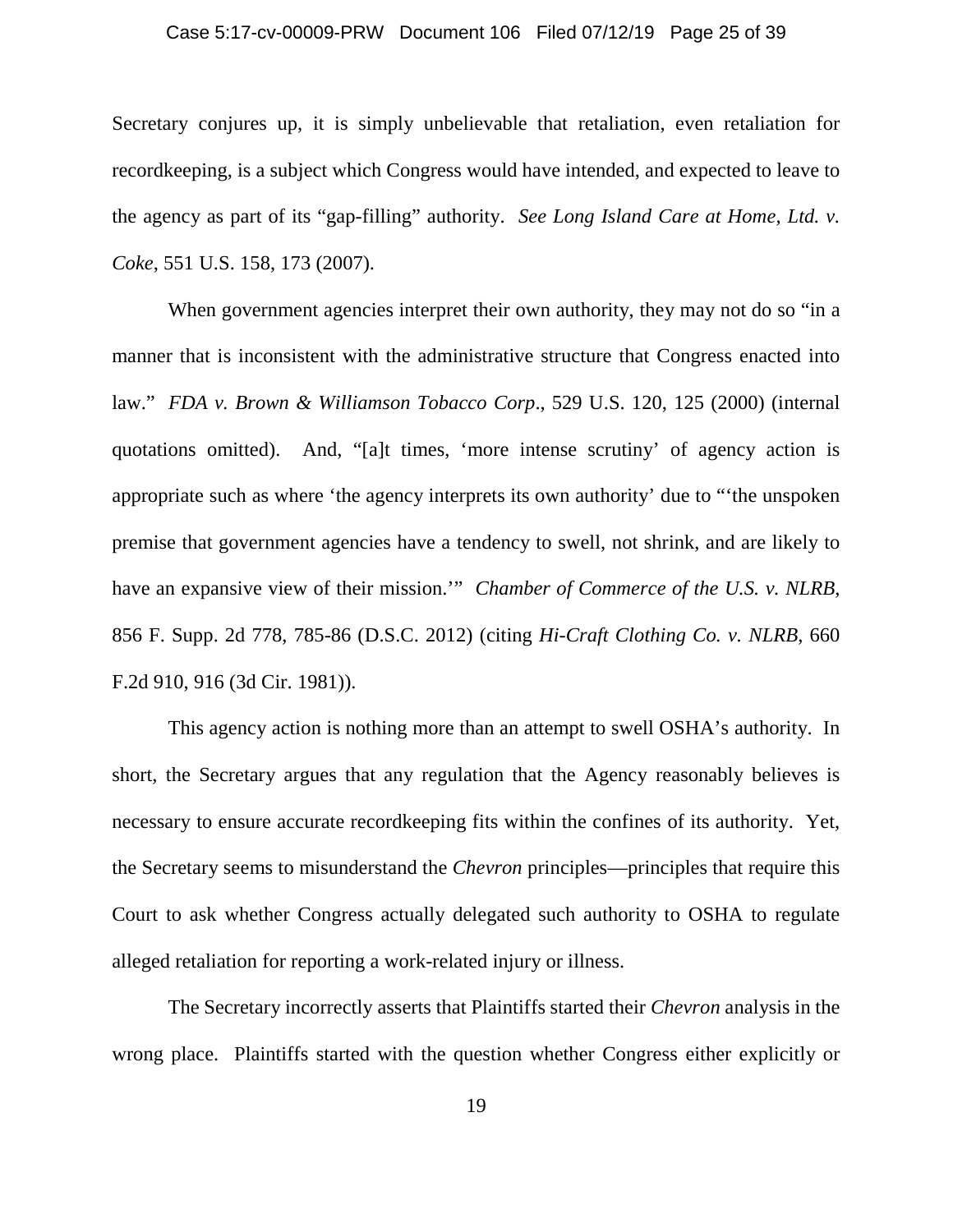#### Case 5:17-cv-00009-PRW Document 106 Filed 07/12/19 Page 26 of 39

implicitly delegated such authority to OSHA. *See Am. Bar Ass'n v. FTC*, 430 F.3d 457, 469 (D.C. Cir. 2005) (*before* applying *Chevron* deference under step two, the court must ask whether "Congress either explicitly or implicitly delegated authority to cure that ambiguity") (emphasis added). Plaintiffs' position is quite simple—when "devices of judicial construction have been tried … [they] yield … [a] clear sense of congressional intent" and in this case, the "clear sense" is that there is no delegation of authority to promulgate a regulation addressing retaliation for recordkeeping. *Gen. Dynamics Land Sys., Inc. v. Cline*, 540 U.S. 581, 583 (2004) (holding "that the text, structure, and history point to the ADEA as a remedy for unfair preference based on relative youth, leaving complaints of the relatively young outside the statutory concern").

The Secretary attempts to skip *Chevron* step one by alleging that "[b]ecause the OSH Act broadly delegates authority to OSHA, the agency's exercise of that authority should be evaluated at *Chevron* step two." Def. Mem., p. 26. The Secretary would like this Court to hold that *Chevron* step two deference is required any time a statute does not expressly "negate the existence of a claimed administrative power (i.e. when the statute is not written in "thou shalt not terms")." *Ry. Labor Exec. Ass'n v. Nat'l Mediation Bd.*, 29 F.3d 655, 671 (D.C. Cir. 1994). Such a construction is incorrect and "is both flatly unfaithful to the principles of administrative law … and refuted by precedent. Were courts to *presume* a delegation of power absent an express *withholding* of such power, agencies would enjoy virtually limitless hegemony, a result plainly out of keeping with *Chevron* and quite likely with the Constitution as well." *Id*. (internal citations omitted) (emphasis in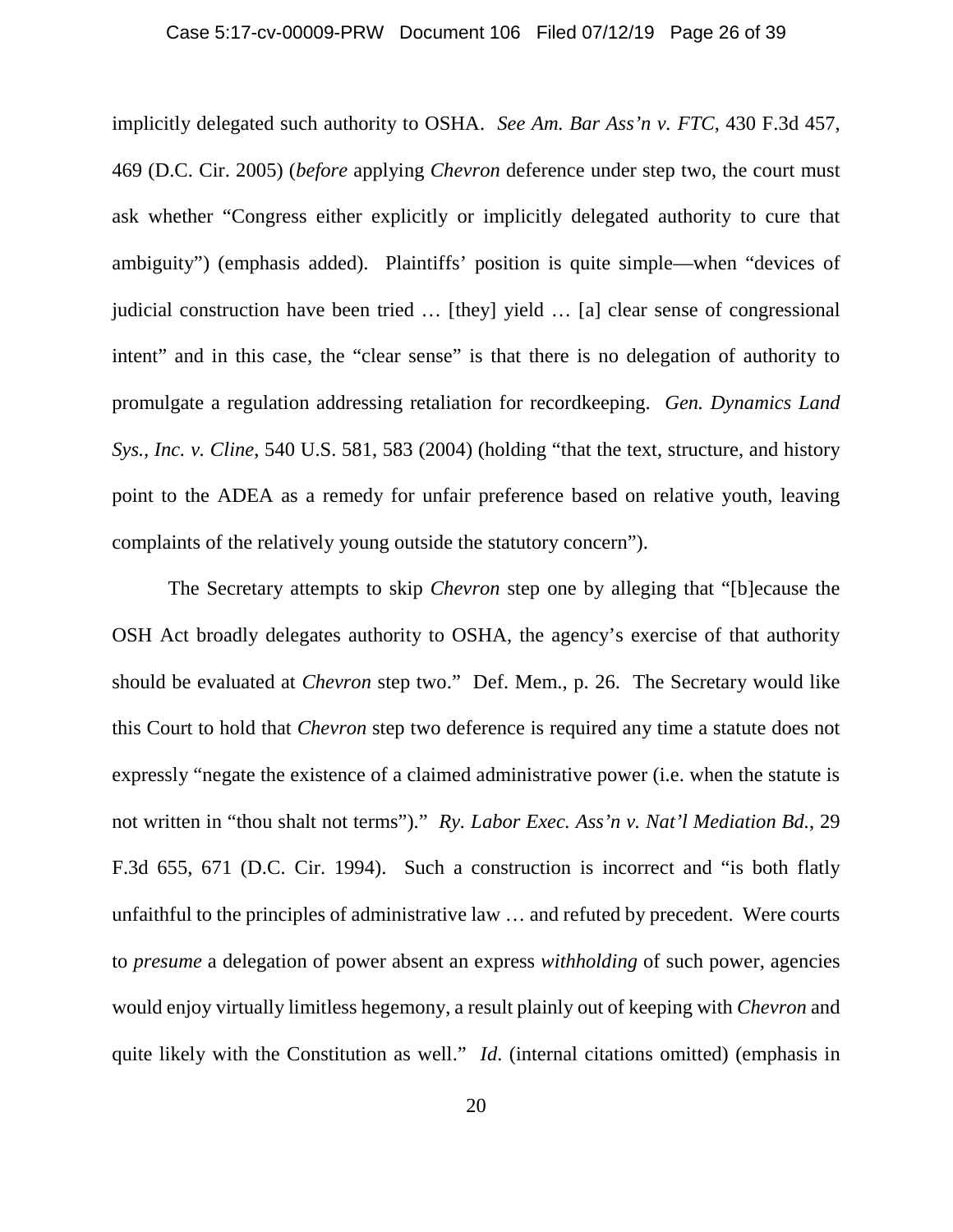#### Case 5:17-cv-00009-PRW Document 106 Filed 07/12/19 Page 27 of 39

original). The Secretary's basis of authority rests on his belief that there is no express withholding of the power to regulate retaliation for recordkeeping, and, therefore, OSHA has no bounds so long as the regulation is reasonable. As Plaintiffs previously stated—not every silence is pregnant—no matter how badly the Agency wishes it were.<sup>5</sup>

The Secretary attempts to rely on the broad rulemaking authority Congress granted the Agency in Section  $8(g)(2)$  in support of his position. The OSH Act, like many other statutes,<sup>6</sup> grants OSHA authority to promulgate regulations that are necessary to carry out responsibilities under the Act. 29 U.S.C  $\S$  657(g)(2). The Secretary then attempts to tie this authority to Section  $8(c)(2)$ , which requires OSHA to prescribe regulations for employers to maintain accurate records. Def. Mem., p. 26. Section 8(c)(2) tells OSHA that it must establish regulations for employers to maintain such work-related injury and illness records—it does not give OSHA *carte blanche*, even when coupled with authority in Section (g)(2) to regulate recordkeeping in any way it deems necessary. Such an exercise of authority would be without limits. *See Motion Picture Ass'n of Am. v. FCC*, 309 F.3d

l

<sup>&</sup>lt;sup>5</sup> Indeed, the Supreme Court recently made clear that before applying deference to an agency's interpretation, a court must go through *all* of the ordinary canons of construction—including constitutional avoidance. *See Kisor v. Wilkie*, 139 S.Ct. 2400, 2415 (2019). To construe the OSH Act as authorizing this delegation of authority as broadly as the Secretary suggests would create, rather than avoid, a serious constitutional issue. *See Gundy v. U.S.*, 139 S.Ct. 2116, 2123 (2019) (plurality opinion); 139 S.Ct. at 2144-45 (Gorsuch, N., dissenting).

<sup>6</sup> *Chamber of Commerce of the U.S. v. NLRB*, 856 F. Supp. 2d 778, 785-86 n. 6 (citing Thomas W. Merrill & Kathryn Tongue Watts, Agency Rules with the Force of Law: The Original Conversation, 116 HARV. L. REV. 467, 471 n.8 (2002)) ("According to one report, by January 1, 1935, more than 190 federal statutes included rulemaking grants that gave agencies power to 'make any and all regulations 'to carry out the purposes of the Act.'") (citation omitted)).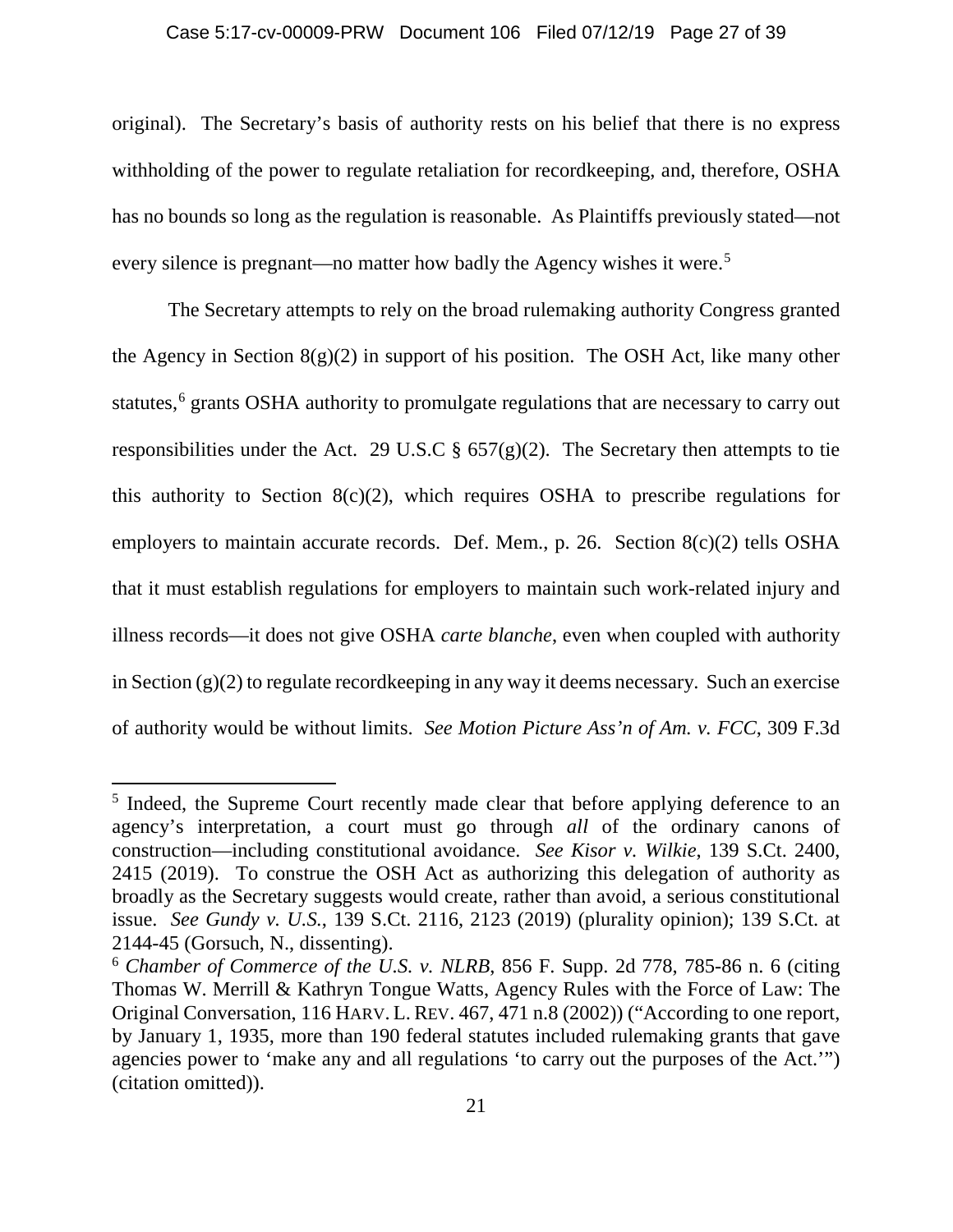796, 806 (D.C. Cir. 2002) (holding the FCC acted without delegation in promulgating the rule at issue). Further, "an agency's general rulemaking authority does not mean that the specific rule the agency promulgates is a valid exercise of that authority." *Colo. River Indian Tribes v. Nat'l Indian Gaming Comm'n*, 383 F. Supp. 2d 123, 144 (D.D.C. 2005), *aff'd.*, 466 F.3d 134 (D.C. Cir. 2006). OSHA "may not disregard restrictions Congress has imposed on its authority in other sections of the governing statute" such as relying on Section 8 "in isolation to [such] substantive provisions." *Chamber of Commerce of the U.S. v. NLRB*, 856 F. Supp. 2d at 790. When Sections  $8(c)(2)$ ,  $8(g)(2)$  and Section 11(c) are all read in context, as one harmonious whole, and read in light of the statutory context it is clear Congress did not delegate such authority. *See State of Oklahoma ex rel. Pruitt v. Burwell,* 51 F. Supp. 3d 1080 (E.D. Okla. 2014), *rev'd on other grounds* ("an agency's rule-making power is not 'the power to make law,' it is only the 'power to adopt regulations to carry into effect the will of Congress as expressed by the statute'") (citation omitted).

In addition, where Congress intended a specific desired result or objective be obtained by the Secretary, Congress stated so explicitly. For example, Section 8(c)(3) grants OSHA the authority to issue regulations "requiring employers to maintain accurate records of employee exposure to potentially toxic materials or harmful physical agents." 29 U.S.C. § 657(c)(3). In contrast to Section 8(c)(2), Congress did not stop there in Section 8(c)(3). Rather, Congress specified that those regulations for exposure records for toxic materials address various objectives, such as employees having an opportunity to observe such monitoring and employees and former employees having access to the records. *Id*.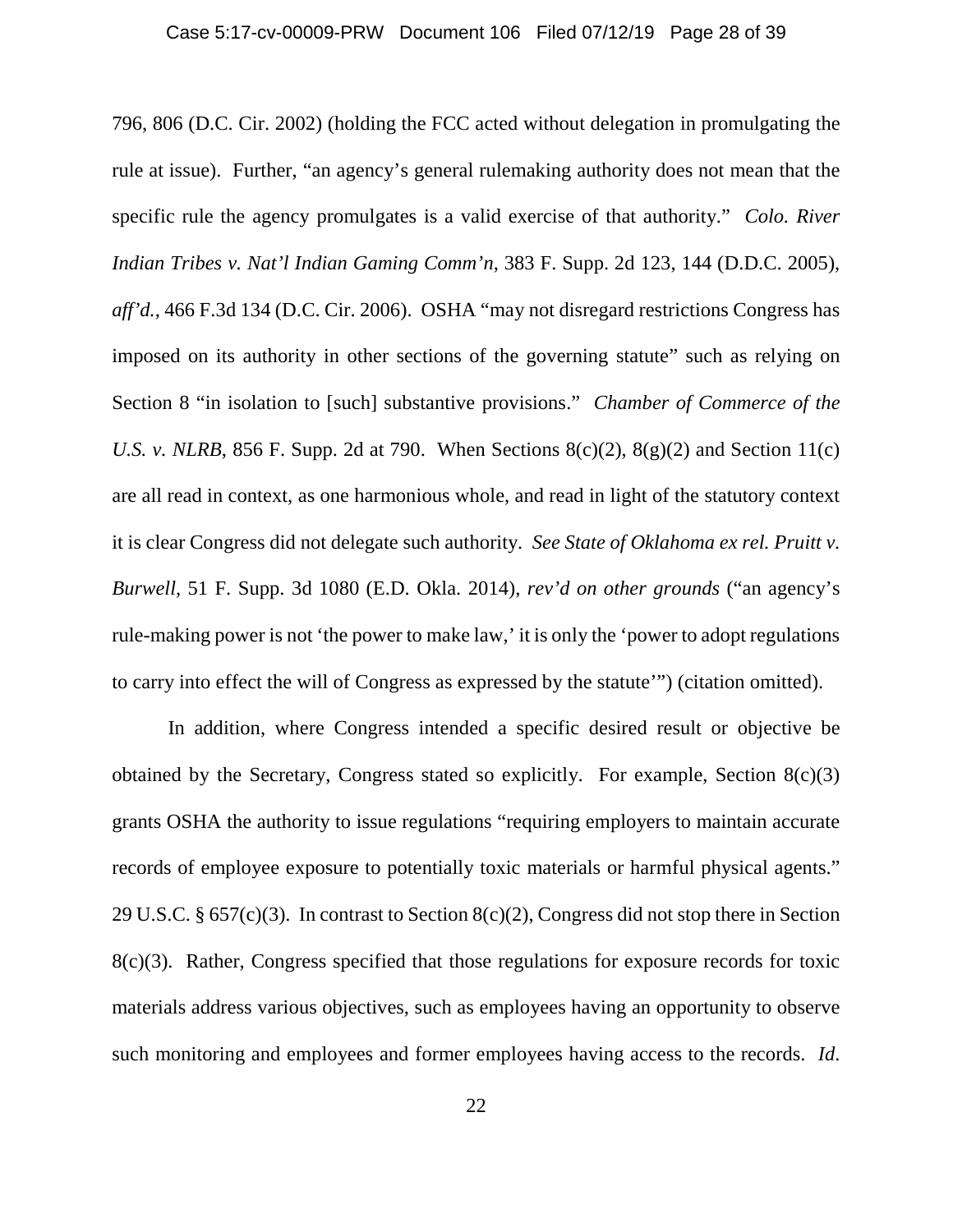#### Case 5:17-cv-00009-PRW Document 106 Filed 07/12/19 Page 29 of 39

Had Congress intended to delegate authority to OSHA to address retaliation occurring as the result of maintaining work-related injury and illness records it would have done so explicitly (in Section  $8(c)(2)$  or otherwise). Congress's failure to do so is intentional because it never intended OSHA to have such authority.

The Secretary argues that while Section 11(c) addresses retaliation, it does not specifically address retaliation for recordkeeping. And since Congress has provided the Agency authority to promulgate regulations it deems reasonably necessary in carrying out its responsibilities under the Act, the Secretary argues the only inquiry is whether the regulation is reasonably necessary. Under the Secretary's logic, OSHA's authority is essentially limitless.

For example, applying the Secretary's rationale, the Secretary could promulgate an entirely new penalty structure for recordkeeping violations if such a structure ensures accurate recordkeeping. Section 17 of the Act addresses penalties broadly, but it does not address penalties specific to recordkeeping violations. *See* 29 U.S.C. § 666. Therefore, if OSHA were to find it "reasonably necessary" to ensure accurate recordkeeping it could promulgate a regulation establishing a "Notice of Recordkeeping Violation" with an assessed penalty of \$25,000.00 for each recordkeeping violation, all in the name of ensuring accurate records. Under the Secretary's position, OSHA has unfettered authority under Section  $8(g)(2)$ . Similar to the argument he makes here, Section 17, which addresses penalties, says nothing about penalties specific for recordkeeping violations. Indeed, taking the Secretary's position here would mean that when it pertains to recordkeeping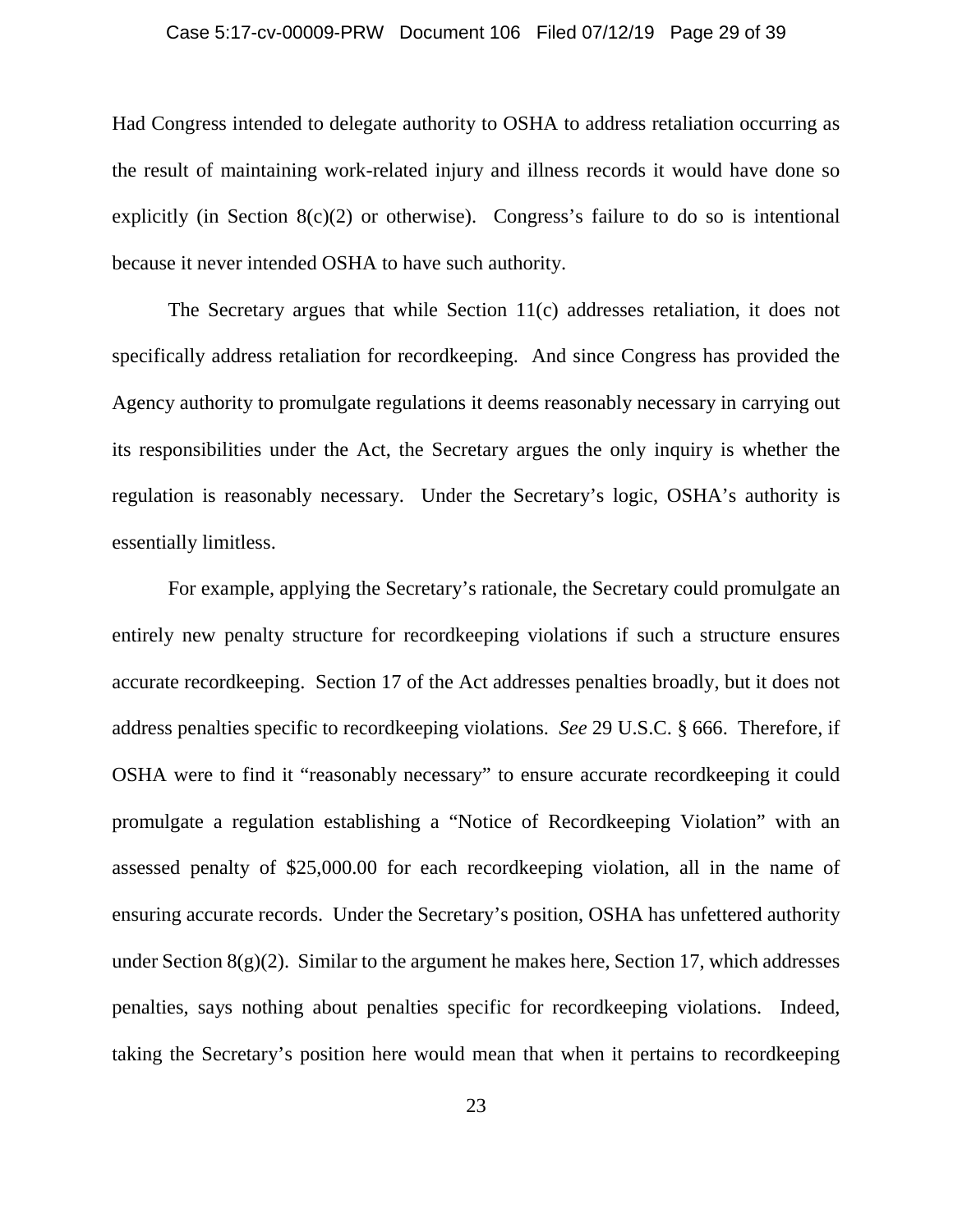#### Case 5:17-cv-00009-PRW Document 106 Filed 07/12/19 Page 30 of 39

regulations, unless another section of the Act expressly prohibits the Agency action, OSHA can regulate in any way it deems necessary, including creating an entirely separate penalty structure for recordkeeping.

Moreover, according to the Secretary "the agency is particularly well positioned to know which remedial tactics will, and will not, work." Def. Mem., p. 29. Therefore, "[t]he Court … should not disturb OSHA's judgment about the best means for ensuring accurate injury and illness records." *Id*. Simply put, in OSHA's eyes it has such broad authority to determine what remedial measures are necessary to ensure accurate recordkeeping and its judgment is far superior to that of any Court and should not be disturbed. Such a construction of the Act cannot be permissible.

B. Section 11(c)'s Plain Language, Coupled with the Legislative History and Read in Context with the Statute as a Whole Makes Clear Congress did not Delegate OSHA Authority.

The Secretary contends that Plaintiffs' statutory analysis begins, and ends, with Section 11(c) of the OSH Act. Def. Mem., p. 29. But Plaintiffs rely on Section 11(c) to provide context to the statute as a whole evidencing that Congress has addressed *all* retaliation and there is no gap to fill. The Secretary instead turns the argument on its head to claim that Section 11(c)'s silence with respect to recordkeeping suggests that Section 11(c) does not limit OSHA's enforcement authority as long as it ties that authority to recordkeeping. *Id*. Put another way, the Secretary's position is that the Court should infer or presume Congress delegated such authority to OSHA because Congress did not expressly state, "OSHA shalt not issue regulations governing retaliation for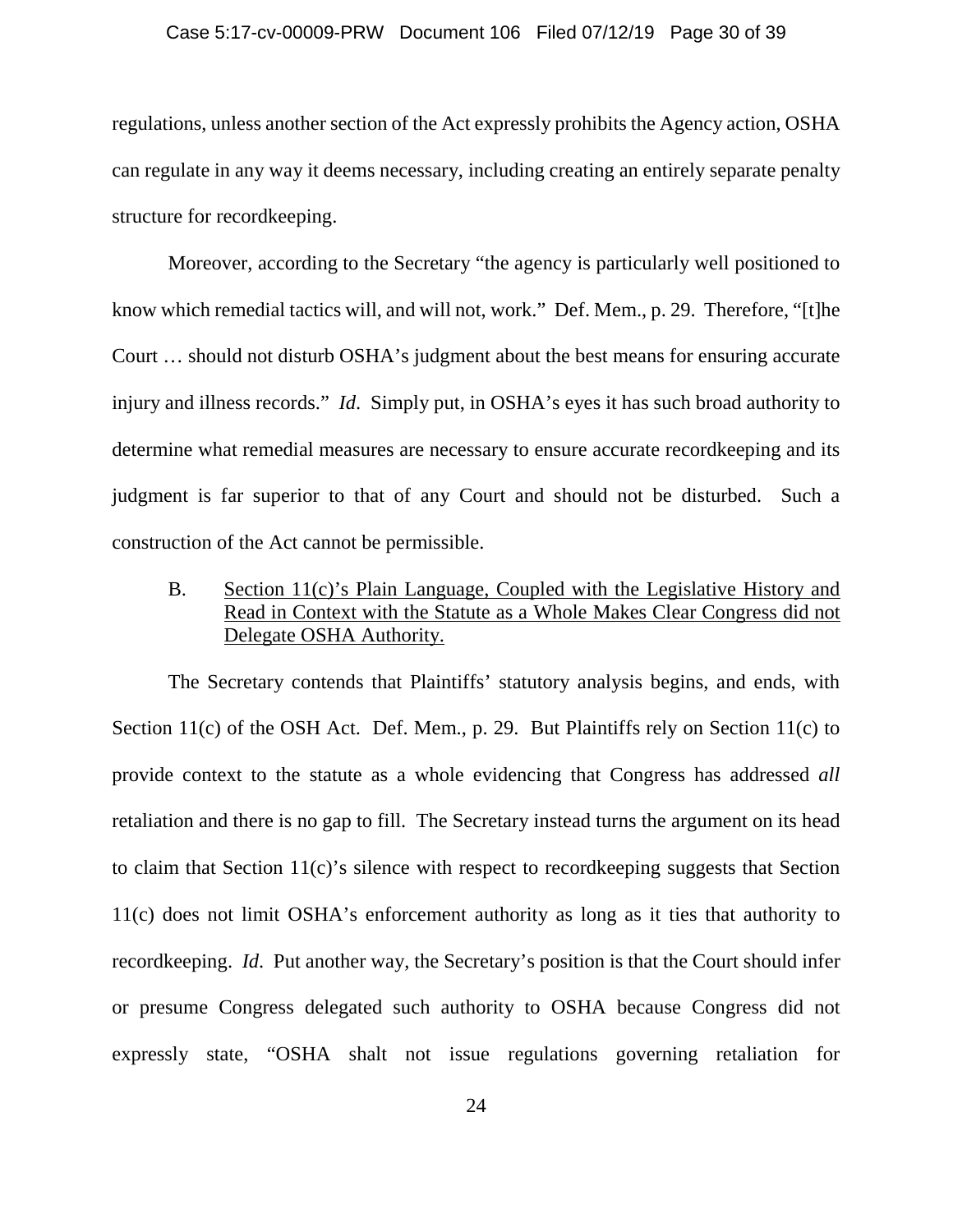#### Case 5:17-cv-00009-PRW Document 106 Filed 07/12/19 Page 31 of 39

recordkeeping." This view of agency authority has been clearly rejected by the courts. *See NLRB*, 856 F. Supp. 2d at 791 (citing *Am. Petroleum Inst. v. EPA*, 52 F.3d 1113, 1120 (D.C. Cir. 1995) ("[W]e will not presume a delegation of power based solely on the fact there is not an express withholding of such power.")).

Further, the Secretary cannot keep his position straight. The Secretary argues in his brief that "[i]t makes sense, then, that OSHA would choose (and that Congress would permit) a remedial scheme with different constraints to address a problem that is different from the one Section 11(c) seeks to address." Def. Mem., p. 32. The Secretary claims that the regulation "merely overlaps" with Section 11(c). *Id*. at 33. Yet in the preamble to the final rule, OSHA states "Discriminating against an employee who reports a fatality, injury, or illness is a violation of section 11(c) (*see* 29 CFR 1904.36), so *the conduct prohibited by § 1904.35(b)(1)(iv) of the final rule is already proscribed by section 11(c).*" 81 Fed. Reg. at 29,627 (emphasis added). More importantly, OSHA also asserts the remedies under this regulation are similar in nature to remedies provided under Section 11(c), including reinstatement and back pay. *Id*. at 29,671 ("the goal of abatement would be to … make whole any employees treated adversely as a result of the retaliation.").

The Secretary's argument might hold more water if OSHA did not grant itself authority to both issue an employer a citation and right the wrong done to the employee by permitting reinstatement with back pay under this regulation. *Id*. However, by doing so, the regulation does not merely overlap, it prohibits the very conduct already proscribed by Section 11(c) and provides essentially the exact same remedies afforded to employees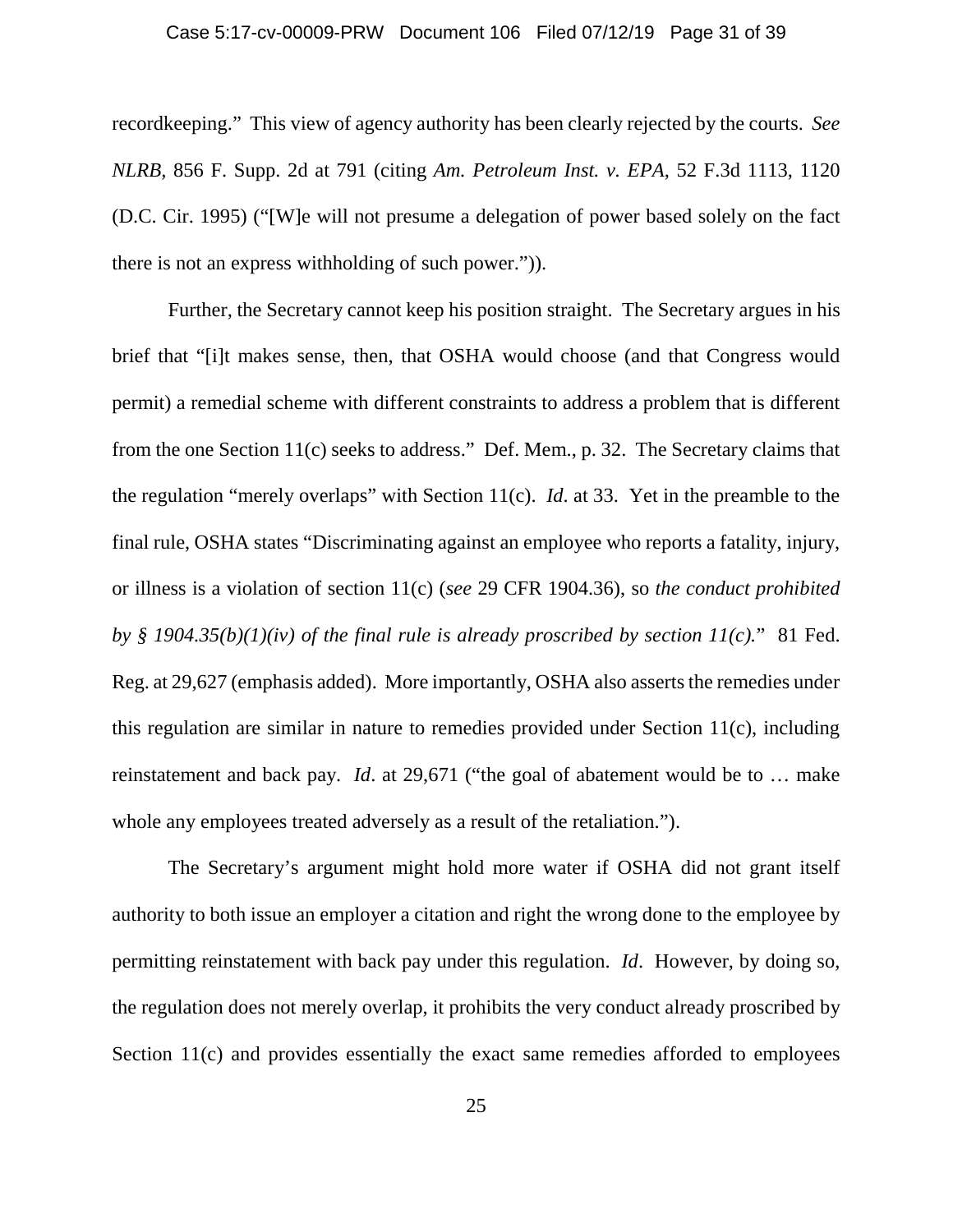under Section 11(c), just without 11(c)'s procedural protections and judicial review. Contrary to the Secretary's argument, the remedial scheme of this regulation is no different than that of Section 11(c) and the arguments conjured up by the Secretary are nothing more than an attempt to overcome the limitations and constraints that exist under Section 11(c).

The Secretary is correct that Plaintiffs do not contest that the OSH Act allows OSHA to promulgate regulations necessary to carry out its statutory responsibilities. Nor do Plaintiffs contest that OSHA apparently deemed this regulation necessary. But, whether OSHA was (1) delegated such authority and (2) correct in that such a rule is necessary is debatable and Plaintiffs contend that even under step two the Agency is not entitled to *Chevron* deference. A regulation cannot be necessary where it frustrates congressional intent. *Kaiser Alum. & Chem. Corp. v. Bonneville Power Admin.*, 261 F.3d 843, 848-49 (9th Cir. 2001) (court may reject a construction inconsistent with statutory mandates).

In very simple terms, Plaintiffs' brief outlined that the regulation frustrates congressional intent, creates inconsistent and absurd results by permitting the exact same remedies—and potentially inconsistent outcomes—under both Section 11(c) and the antiretaliation regulation, and turns a regulation, which is intended to be administrative in nature, into a remedial tool thereby creating a *de facto* standard. As such, the Agency is not entitled to deference. The Court should reject the Secretary's arguments.

### **V. OSHA Failed to Properly Promulgate the Final Rule Pursuant to the APA.**

In its Motion for Summary Judgment, Plaintiffs set forth the substantive and procedural flaws in OSHA's rulemaking. First, the Agency ignored significant, contrary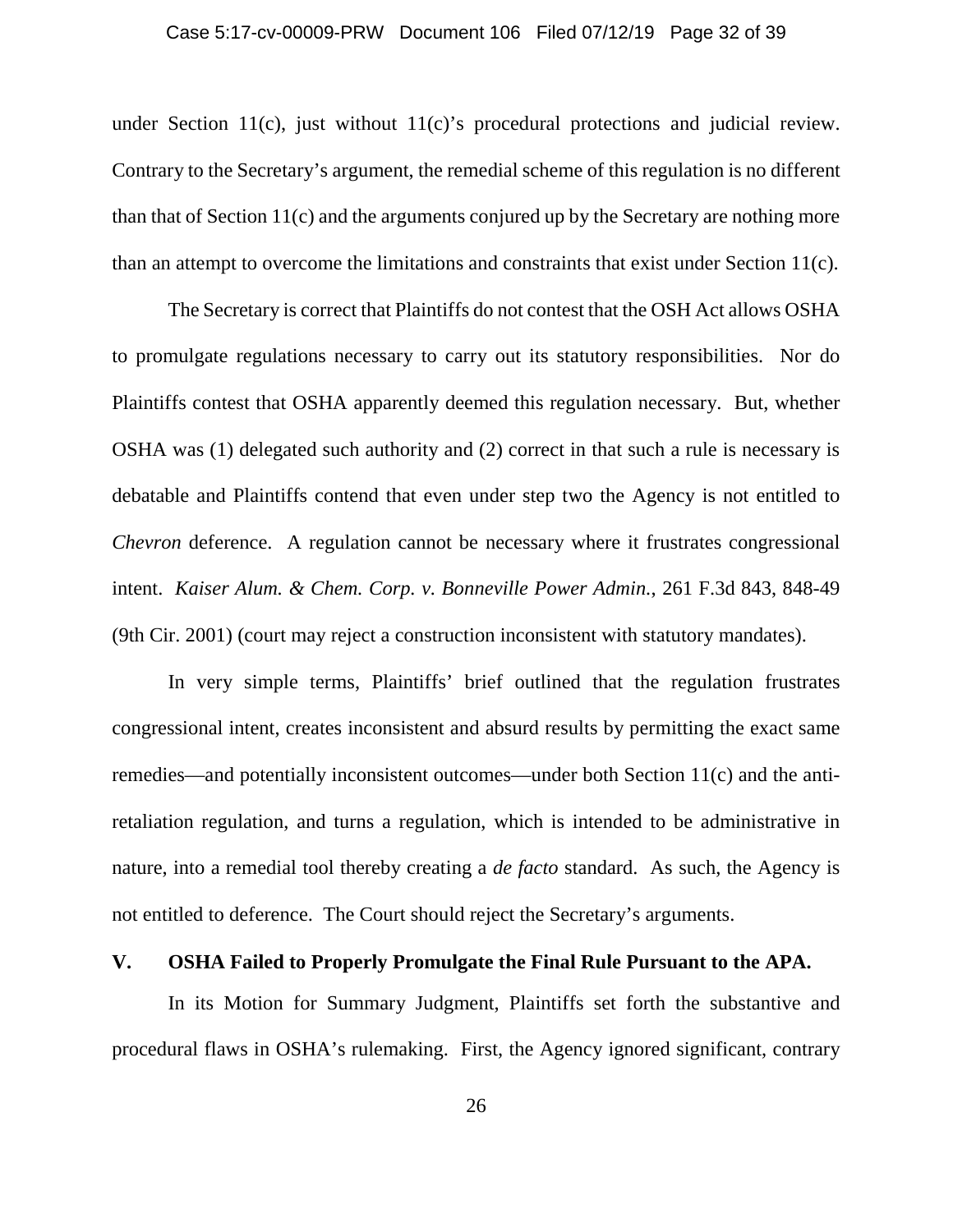#### Case 5:17-cv-00009-PRW Document 106 Filed 07/12/19 Page 33 of 39

evidence in the rulemaking record regarding the need for, and the effectiveness of, the requirements in the Rule. Plt. Mem., pp. 26-32. Second, the procedure undertaken by the Agency in promulgating the Rule was fundamentally flawed and provided no real notice and opportunity for comment on the substance of what would ultimately become the final rule. *Id*. at 34-38. The Secretary's response to these arguments are unavailing.

The Secretary argues first that "OSHA reasonably evaluated the relevant evidence" in promulgating the Rule and that Plaintiffs simply allude to "cherry-picked" examples in a large record casting doubt on the need for and effectiveness of the Rule. Def. Mem., p. 37. Plaintiffs disagree that OSHA reasonably evaluated the relevant evidence as set forth in their opening Memorandum. Plt. Mem., pp. 36-32. In fact, the preamble to the rule demonstrates that the Agency relied only on a handful of comments—largely from organized labor—and a few quotes from the public hearing in justifying the Rule. *Id*.

More importantly, however, the Secretary does not address the larger point set forth in Plaintiffs' Memorandum—that OSHA did not consider and address key evidence contrary to the Secretary's position when promulgating the Rule. *Id*. Plaintiffs identified important evidence that was submitted to the rulemaking record casting doubt on the need for the new requirements in the Rule that was never addressed, discussed, or even cited in the preamble. *Id*. at 27-32. In the Secretary's Opposition, he attempts to explain why the evidence identified by the Plaintiffs does not undercut the basis for the Rule. Def. Mem., pp. 37-40. However, *post hoc* arguments cannot substitute for an Agency's responsibility under the APA to consider relevant evidence and explain a decision that runs counter to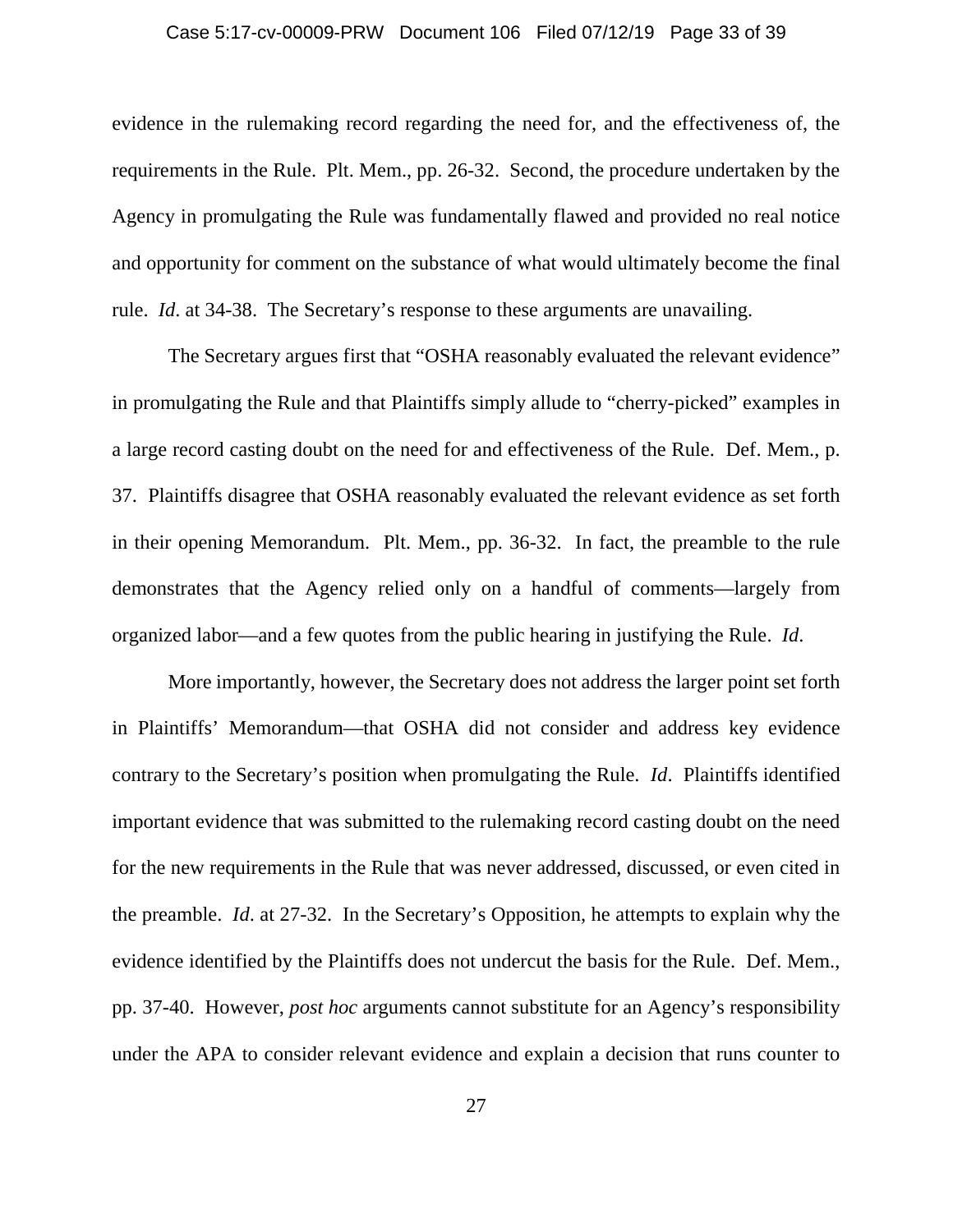#### Case 5:17-cv-00009-PRW Document 106 Filed 07/12/19 Page 34 of 39

the evidence before the Agency. *See Martin v. OSHRC*, 499 U.S. 144, 156 (1991) ("agency litigating positions are not entitled to deference when they are merely appellate counsel's *post hoc* rationalizations for agency action, advanced for the first time in the reviewing court") (internal quotations and citations omitted).

It is incumbent upon this Court to review the preamble to the Rule and the evidence relied upon and discussed by the Agency—or in this case not discussed—when assessing whether the Agency has fulfilled its responsibilities under the APA. Here, the Agency ignores critical evidence in the record casting doubt on the Agency's views and when discussing other pieces of evidence that it contends support its position, does not mention contrary data included in the evidence. The APA requires more.

The Secretary next claims that OSHA's Supplemental Notice provided "ample" "opportunity to participate in the rule making" and that the Rule is a "logical outgrowth" of the proposal and (presumably) the Supplemental Notice. Def. Mem., p. 42. The Secretary appears to base his argument on the fact that some of the language in the Rule is similar to some of the language that OSHA indicated it would potentially address in a final rule. *Id*. at 42 (the Secretary describes the language as "identical.")

Plaintiffs note that the Secretary does not address the case law cited in Plaintiffs' opening Memorandum or the several deficiencies in the Supplemental Notice itself. *Id*. at 42-44. The Supplemental Notice was five pages in length, contained no regulatory text, and only mentioned a handful of potentially "problematic" practices, a far cry from "the range of alternatives being considered with reasonable specificity." *Prometheus Radio*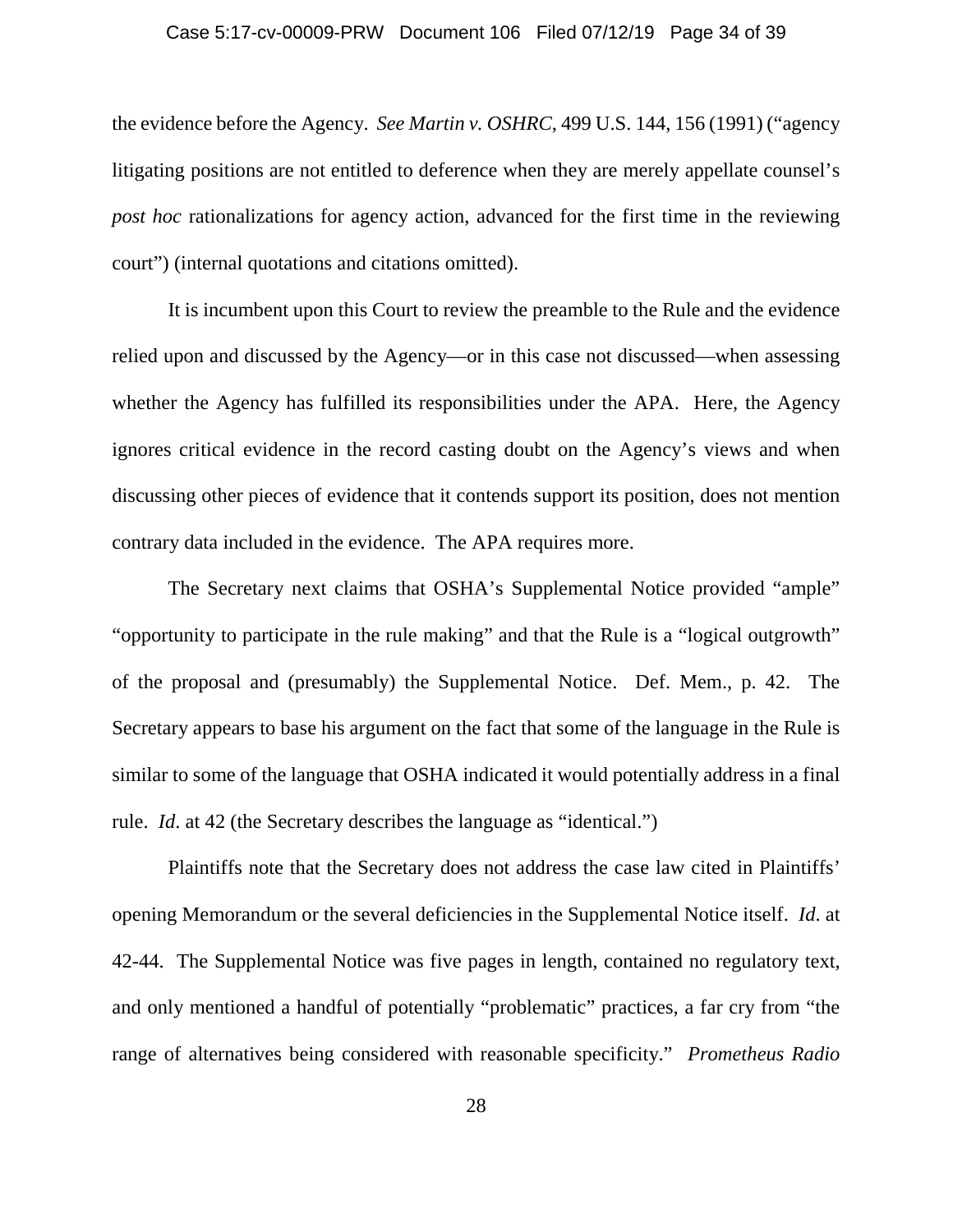*Project v. F.C.C.*, 652 F.3d 431, 450 (3d Cir. 2011). The Secretary's argument that there is similarity in language used between the Supplemental Notice and the Rule does not solve the Secretary's notice problem. In fact, the language cited by the Secretary was never meaningfully proposed, nor was the full scope of the potential meaning of the language.

Finally, the Secretary dismisses in a footnote the procedural error caused by OSHA's reliance on data and information entered into the record long after the close of the comment period. Def. Mem., p. 38. The Secretary states that Plaintiffs do not allege that "OSHA hid or disguised the information it used, or otherwise conducted the rulemaking in bad faith," and even so, that Plaintiffs could not contend that the failure to disclose created actual harm. *Id*. It is true that Plaintiffs cannot speak to OSHA's intent and motives behind when and how it made the ERG report public. The fact is that it was not placed into the record until almost 13 months *after* the close of the comment period. Contrary to the Secretary's position, Plaintiffs were harmed by the failure to disclose this information as it contained significant information contradicting the Agency's view of the need for the Rule that would have been useful to make public and include in comments to the record.

## **VI. Plaintiffs Have Established that the Final Rule is Void for Vagueness and Must Be Held Unconstitutional.**

In response to Plaintiffs' claim that the Rule is void for vagueness, the Secretary again urges this Court to grant OSHA supreme deference. The Secretary suggests that Plaintiffs improperly focus on safety incentive and drug testing programs and that the only vagueness argument that addresses the text of the new regulation concerns the use of the word "reasonable" in the "reasonable" reporting requirement. Def. Mem., p. 44. That, the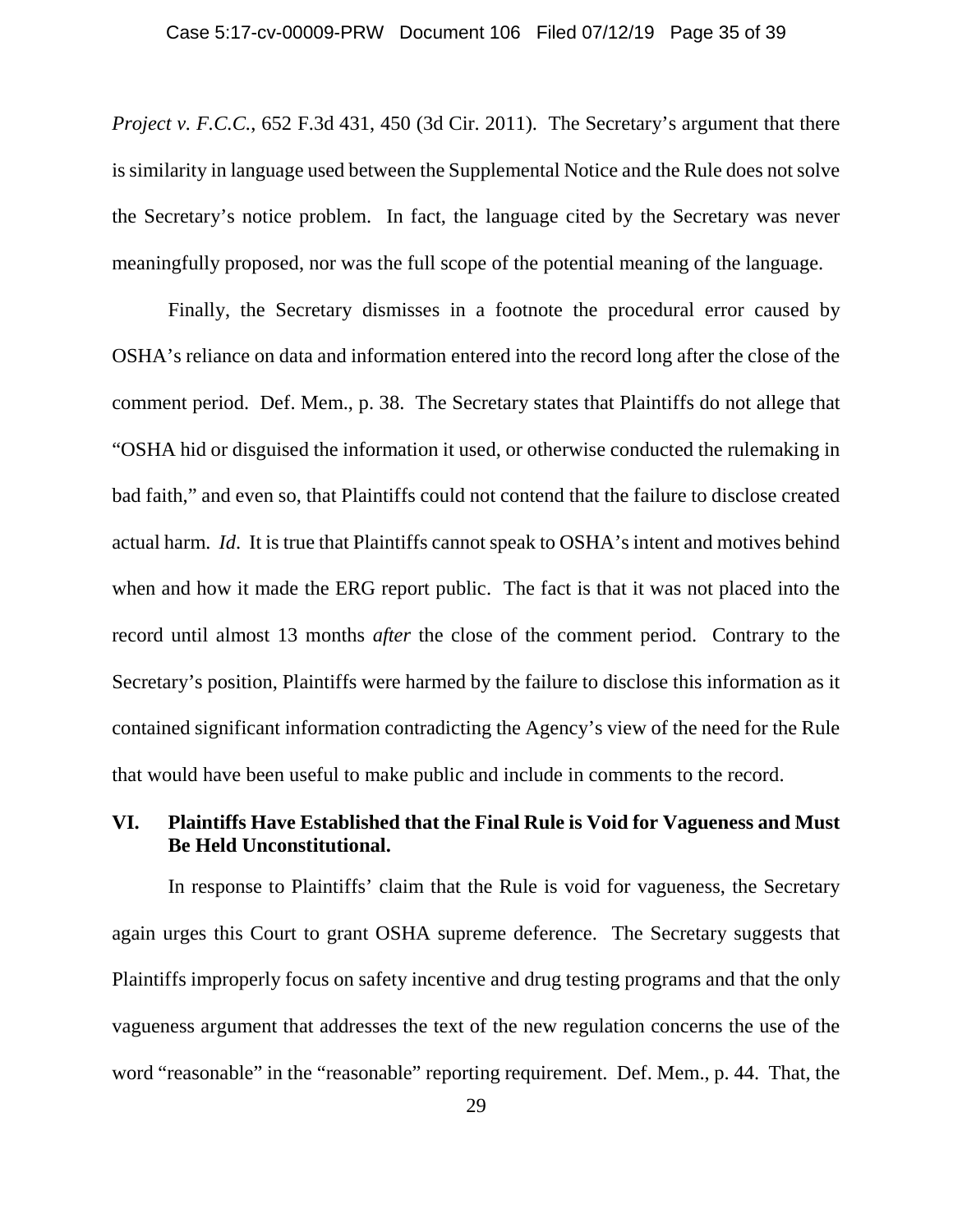Secretary argues, is easily defined by reference to *Burlington N. & Santa Fe Ry. Co. v. White*, 548 U.S. 53, 57 (2006). *Id*. at 45.

The Secretary misses the point. Plaintiffs contend that the "reasonable" reporting procedures and the anti-retaliation procedures are so vague that a reasonable employer picking up the Code of Federal Regulations would have no idea as to how to comply. Plt. Mem., pp. 38-44. Forced to look elsewhere for Agency guidance, that employer would be hit with a combination of disturbing, conflicting, or ambiguous guidance on what compliance means, including inconsistent information on safety incentive programs and drug testing programs. *Id*. At bottom, though, it is the Rule itself that fails to provide employers notice of their compliance obligations.

Finally, Plaintiffs do not agree that the reference to *Burlington Northern* solves the vagueness issue. Citation to a case concerning Title VII buried in the Agency preamble does not at all address the ambiguity in the Rule or help employers understand their compliance obligations. Of course it is true that the concept of "reasonableness" is not a new one. But that does not solve all vagueness issues. An employer must be given notice of how to comply with a Rule on its face and this Rule does not come close to meeting that test. *See*, *e.g.*, *L.R. Willson & Sons, Inc. v. Donovan*, 685 F.2d 664, 677 (D.C. Cir. 1982).

#### **CONCLUSION**

For the reasons set forth above, Plaintiffs respectfully request that this Court deny Defendants' Motion to Dismiss and Cross-Motion for Summary Judgment and grant Plaintiffs' Motion for Summary Judgment.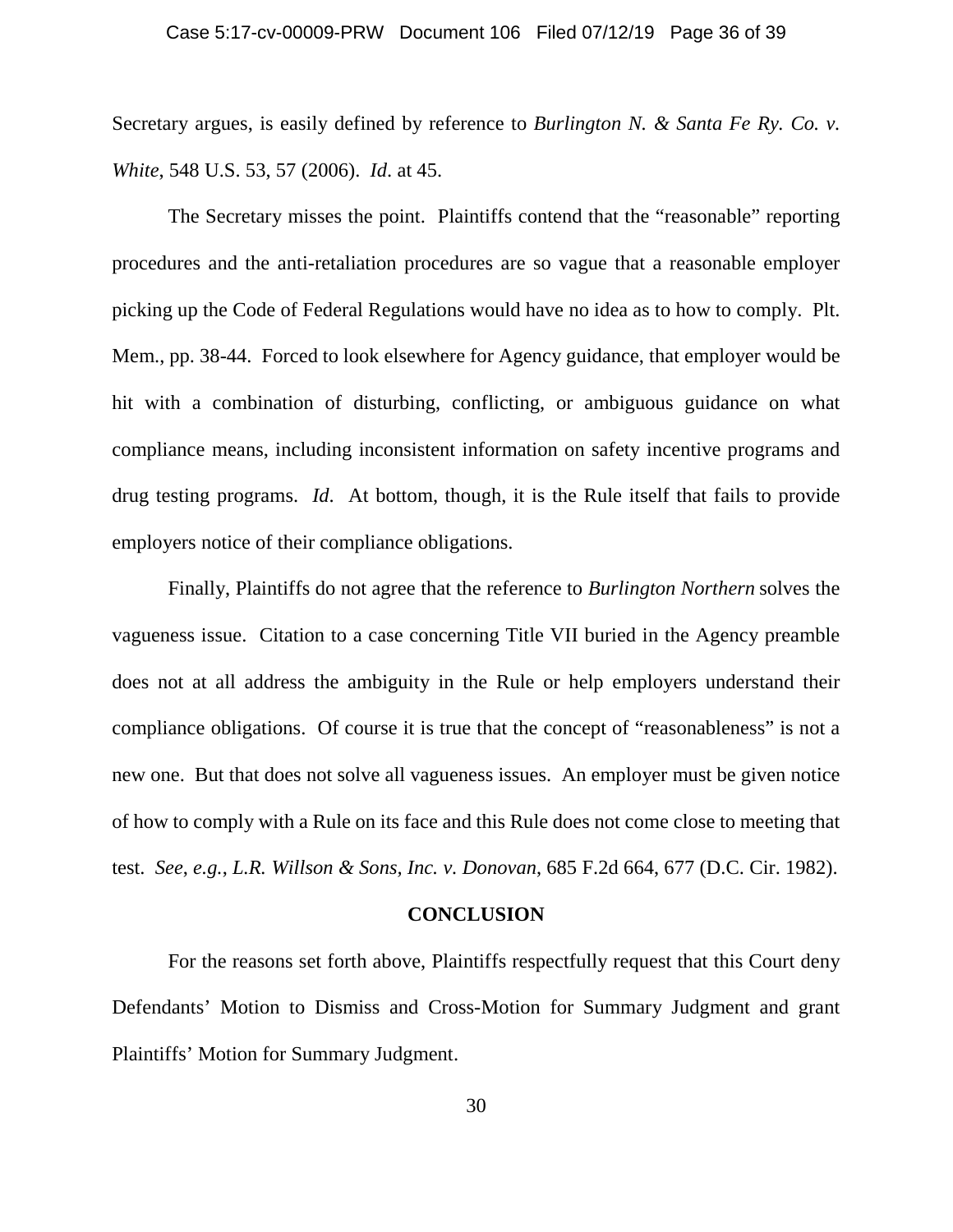Dated: July 12, 2019 Respectfully submitted,

### */s/ Nathan L. Whatley*

Nathan L. Whatley, OBA #14601 (Local Counsel) McAfee & Taft A Professional Corporation 10th Floor, Two Leadership Square 211 North Robinson Oklahoma City, OK 73102-7103 405.235.9621 / 405.235.0439 (Fax) Nathan.Whatley@mcafeetaft.com

LITTLER MENDELSON, P.C. */s/ Bradford T. Hammock* Bradford Hammock (*Pro Hac*) 1650 Tysons Blvd., Suite 700 Tysons Corner, VA 22102 703.442.8425 / 703.442.8428 (Fax)

JACKSON LEWIS, P.C. */s/ Tressi L. Cordaro* Tressi L. Cordaro (*Pro Hac*) 10701 Parkridge Boulevard, Suite 300 Reston, VA 20191 703.483.8300 / 703.483.8301 (Fax)

*Attorneys for Plaintiffs*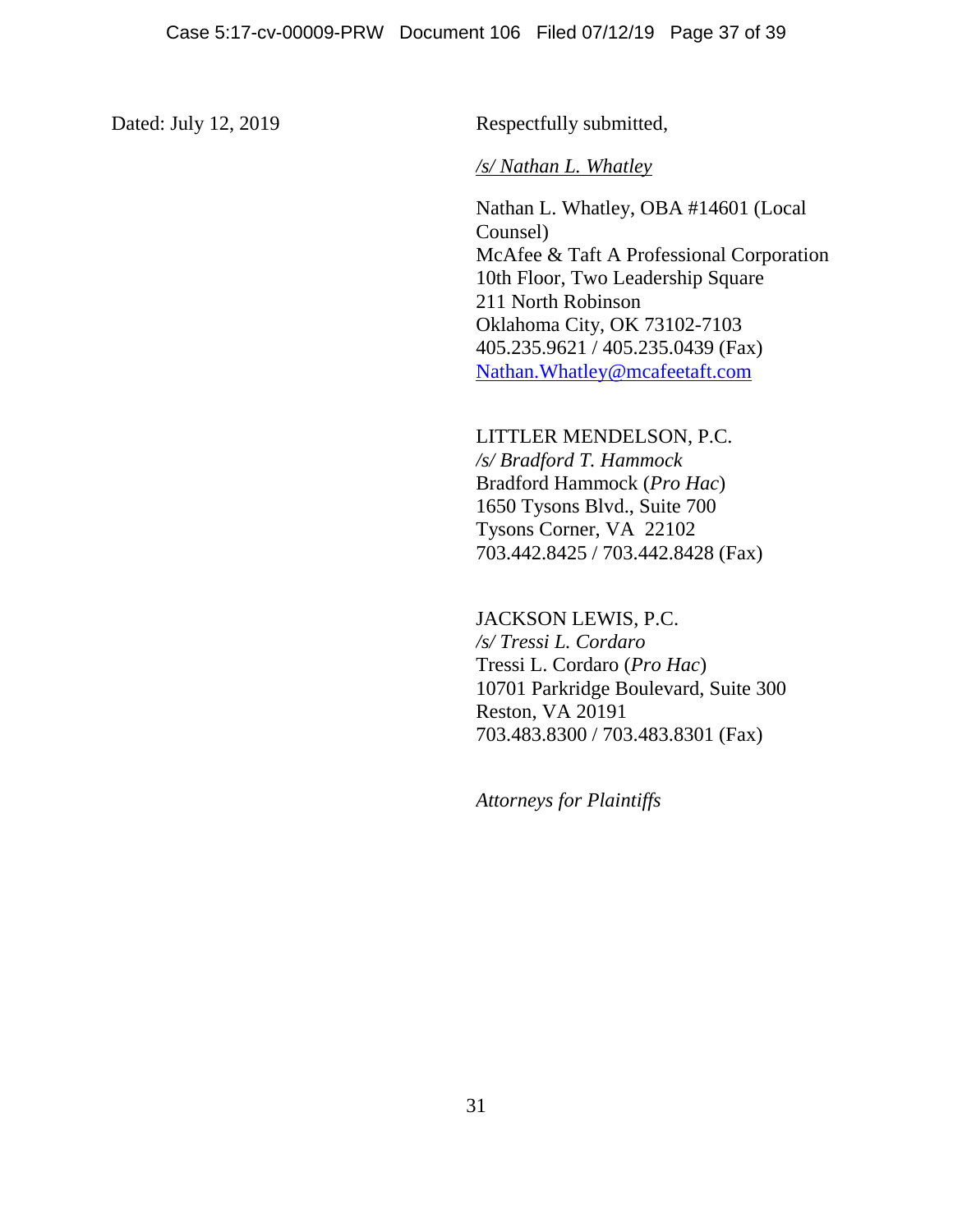## *Of Counsel:*

David Jaffe, Esq. (*Pro Hac*) Felicia Watson, Esq. (*Pro Hac*) National Association of Home Builders of the United States 1201 15th Street, NW Washington, DC 20005 202.266.8200

*Attorneys for Plaintiff National Association of Home Builders of the United States*

Steven P. Lehotsky, Esq. (*Pro Hac*) U.S. Chamber Litigation Center 1615 H Street NW Washington, DC 20062 202.463.5337

*Attorneys for Plaintiff Chamber of Commerce of the United States of America*